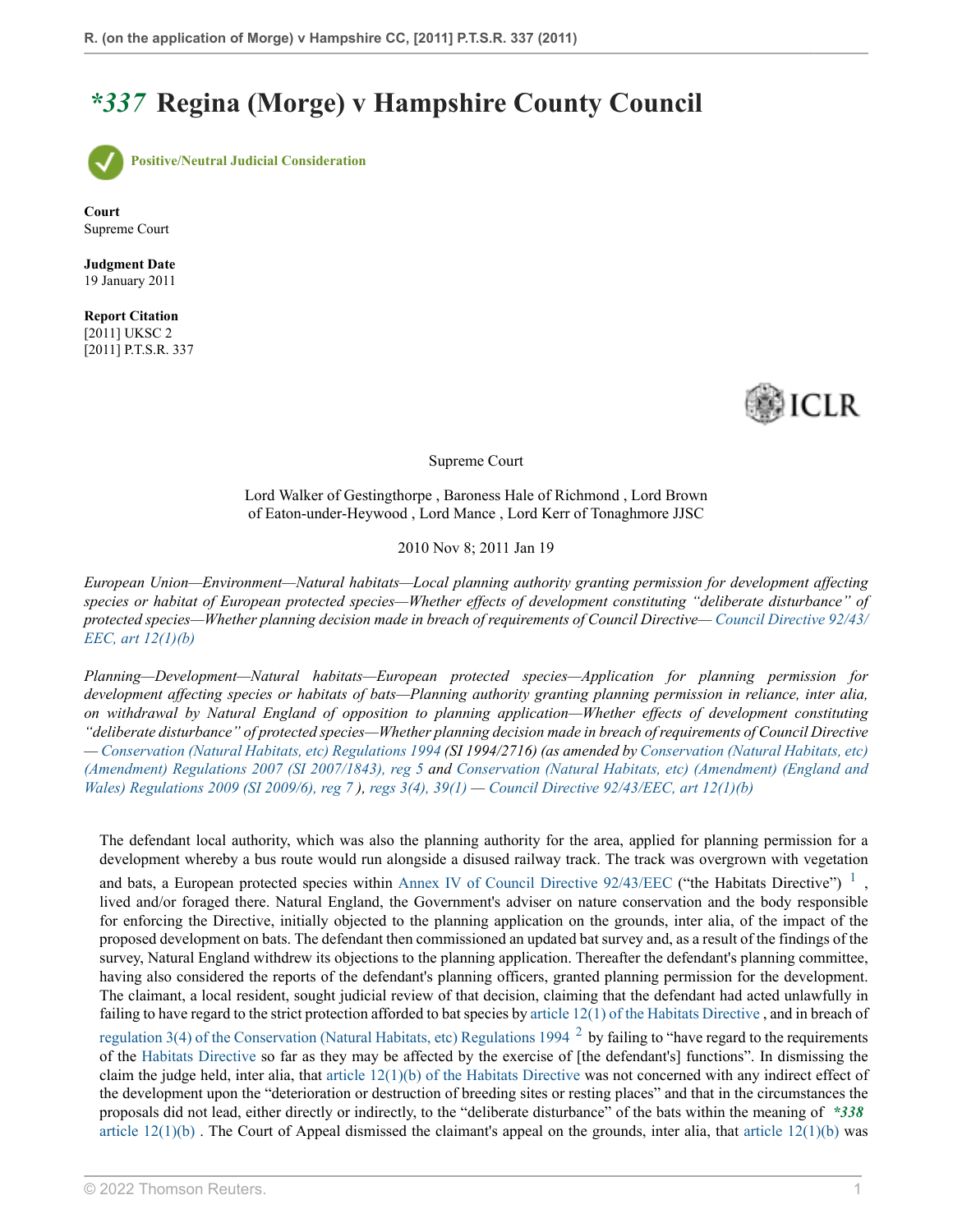concerned with the protection of the species, and the loss of habitats or disturbance to one or more bats did not necessarily constitute disturbance of the species.

On the claimant's appeal—

*Held* , (1) that in determining the level of disturbance required to fall within the prohibition in [article 12\(1\)\(b\) of the Habitats](http://uk.westlaw.com/Document/I2E7B1B84B63844289D4DF2BB1F56AEE0/View/FullText.html?originationContext=document&transitionType=DocumentItem&vr=3.0&rs=PLUK1.0&contextData=(sc.Search)) [Directive](http://uk.westlaw.com/Document/I2E7B1B84B63844289D4DF2BB1F56AEE0/View/FullText.html?originationContext=document&transitionType=DocumentItem&vr=3.0&rs=PLUK1.0&contextData=(sc.Search)) consideration had to be given to the fact that it was an article affording protection specifically to species and not to specimens of the species, nor to habitats, although the disturbance of habitats could indirectly impact on species; that [article](http://uk.westlaw.com/Document/I2E7B1B84B63844289D4DF2BB1F56AEE0/View/FullText.html?originationContext=document&transitionType=DocumentItem&vr=3.0&rs=PLUK1.0&contextData=(sc.Search))  $12(1)(b)$  did not preclude an assessment of the nature and extent of the negative impact of the defendant's activities upon the species and whether it was sufficient to constitute a "disturbance" of the species; that it was implicit in article  $12(1)(b)$ that activity during the period of breeding, rearing, hibernation and migration was more likely to have a negative impact on the species so as to constitute the prohibited "disturbance" than activity at other times; that consideration had to be given to the rarity and conservation status of the species and the impact of the disturbance on the local population of a protected species; that individuals of a rare protected species were more important to a local population than individuals of a more abundant protected species, and disturbance of species which were declining in number were likely to be more harmful than disturbance to species which were increasing in numbers; and that, therefore, a case by case approach with careful reflection on the characteristics and survival chances of the species concerned was required when determining whether there was a level of "disturbance" which fell within the prohibition in article  $12(1)(b)$  (post, paras  $19-25$ , 33, 34, 48, 77–79).

(2) Dismissing the appeal (Lord Kerr of Tonaghmore JSC dissenting), that the planning committee's only obligation under [regulation 3\(4\)](http://uk.westlaw.com/Document/I0E537660E44811DA8D70A0E70A78ED65/View/FullText.html?originationContext=document&transitionType=DocumentItem&vr=3.0&rs=PLUK1.0&contextData=(sc.Search)) of the 1994 Regulations was to have regard to the requirements of the [Habitats Directive](http://uk.westlaw.com/Document/I2E7B1B84B63844289D4DF2BB1F56AEE0/View/FullText.html?originationContext=document&transitionType=DocumentItem&vr=3.0&rs=PLUK1.0&contextData=(sc.Search)) when deciding whether to grant planning permission; that the United Kingdom had chosen to implement the Directive by making a breach of the [article 12](http://uk.westlaw.com/Document/I2E7B1B84B63844289D4DF2BB1F56AEE0/View/FullText.html?originationContext=document&transitionType=DocumentItem&vr=3.0&rs=PLUK1.0&contextData=(sc.Search)) prohibition a criminal offence under [regulation 39\(1\)](http://uk.westlaw.com/Document/I12D82941E44A11DA8D70A0E70A78ED65/View/FullText.html?originationContext=document&transitionType=DocumentItem&vr=3.0&rs=PLUK1.0&contextData=(sc.Search)) of the 1994 Regulations and it was the function of Natural England, and not of the planning authority, to enforce compliance with the Directive by prosecuting those who had committed offences; that the grant of planning permission did not provide a defence to the offence, so that even if planning permission was given there were criminal sanctions available for any offending activity, and it was wrong in principle when Natural England had the primary responsibility for ensuring compliance with the Directive also to place a substantial burden on the planning authority, in effect, to police the fulfilment of Natural England's own duty; that since Natural England had expressed itself satisfied that the proposed development would be compliant with [article 12](http://uk.westlaw.com/Document/I2E7B1B84B63844289D4DF2BB1F56AEE0/View/FullText.html?originationContext=document&transitionType=DocumentItem&vr=3.0&rs=PLUK1.0&contextData=(sc.Search)) of the Directive and had withdrawn its objections to the development, the planning committee was entitled to presume that Natural England was correct; that it could not be said that Natural England had misunderstood the ambit of article  $12(1)(b)$  or that the planning committee had been materially misled or left insufficiently informed; that [regulation 3\(4\)](http://uk.westlaw.com/Document/I0E537660E44811DA8D70A0E70A78ED65/View/FullText.html?originationContext=document&transitionType=DocumentItem&vr=3.0&rs=PLUK1.0&contextData=(sc.Search)) did not require members of the planning committee to consider and decide for themselves whether the development would occasion such disturbance to bats as in fact and law would constitute a violation of article  $12(1)(b)$  of the Directive; that the planning committee also knew that the necessary measures had been planned to compensate for the loss of foraging; and that, accordingly, in reaching its decision to grant planning permission the defendant authority had had regard to the requirements of the Directive to the extent necessary to fulfil its obligation under regulation  $3(4)$  of the Regulations (post, paras  $26-32$ ,  $33$ ,  $34$ ,  $44-47$ ,  $48$ ,  $50$ ,  $54-56$ ).

Decision of the *[Court of Appeal \[2010\] EWCA Civ 608](http://uk.westlaw.com/Document/I93EB1A1074E711DF8980B5C47EE32062/View/FullText.html?originationContext=document&transitionType=DocumentItem&vr=3.0&rs=PLUK1.0&contextData=(sc.Search))* ; *[\[2010\] PTSR 1882 affirmed](http://uk.westlaw.com/Document/I93EB1A1074E711DF8980B5C47EE32062/View/FullText.html?originationContext=document&transitionType=DocumentItem&vr=3.0&rs=PLUK1.0&contextData=(sc.Search))* on partly different grounds.

*\*339*

The following case is referred to in the judgment of Baroness Hale of Richmond JSC:

*[R \(Alconbury Developments Ltd\) v Secretary of State for the Environment, Transport and the Regions \[2001\] UKHL 23;](http://uk.westlaw.com/Document/I79A6F2E0E42811DA8FC2A0F0355337E9/View/FullText.html?originationContext=document&transitionType=DocumentItem&vr=3.0&rs=PLUK1.0&contextData=(sc.Search)) [\[2003\] 2 AC 295; \[2001\] WLR 1389; \[2001\] 2 All ER 929, HL\(E\)](http://uk.westlaw.com/Document/I79A6F2E0E42811DA8FC2A0F0355337E9/View/FullText.html?originationContext=document&transitionType=DocumentItem&vr=3.0&rs=PLUK1.0&contextData=(sc.Search))*

The following additional cases were cited in argument: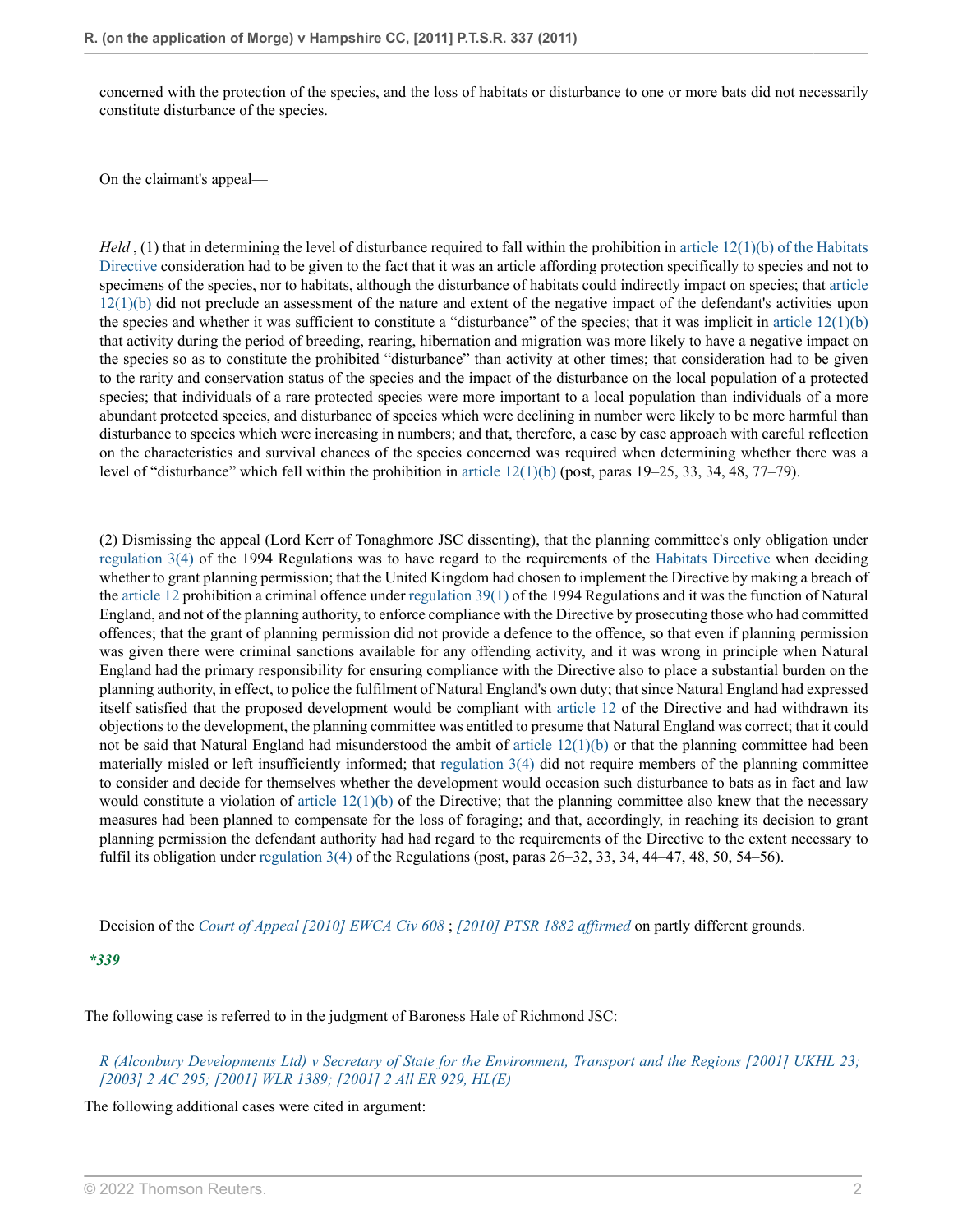*[Berkeley v Secretary of State for the Environment \[2001\] 2 AC 603; \[2000\] 3 WLR 420; \[2000\] 3 All ER 897, HL\(E\)](http://uk.westlaw.com/Document/I73E11801E42711DA8FC2A0F0355337E9/View/FullText.html?originationContext=document&transitionType=DocumentItem&vr=3.0&rs=PLUK1.0&contextData=(sc.Search)) Commission of the European Communities v Kingdom of Spain (Case C-221/04) [2006] ECR I-4515* , ECJ R (Hulme) v Secretary of State for Communities and Local Government [2010] EWHC 2386 (Admin) *[R \(Newsum\) v Welsh Assembly Government \[2004\] EWCA Civ 1565; \[2005\] PLR 107, CA](http://uk.westlaw.com/Document/I7E828A40E42811DA8FC2A0F0355337E9/View/FullText.html?originationContext=document&transitionType=DocumentItem&vr=3.0&rs=PLUK1.0&contextData=(sc.Search))* R (Woolley) v Cheshire East Borough Council [2009] EWHC 1227 (Admin); [2010] Env LR 57

**APPEAL** from the Court of Appeal

By permission of the Supreme Court (Lord Walker of Gestingthorpe, Lord Brown of Eaton-under-Heywood and Lord Mance JJSC) granted on 27 July 2010, the claimant, Vivienne Morge, appealed from a decision of the Court of Appeal (Ward, Hughes and Patten LJJ) on 10 June 2010, dismissing the claimant's appeal from the judgment of Judge Bidder QC sitting as a judge of the Queen's Bench Division in the Administrative Court on 17 November 2009, refusing the claimant's claim for judicial review of a decision of the defendant planning authority, Hampshire County Council, on 29 July 2009, to grant planning permission for a development providing a bus route between Fareham and Gosport in South East Hampshire to run alongside a disused railway track.

The facts are stated in the judgments of Lord Brown of Eaton-under-Heywood, Baroness Hale of Richmond and Lord Kerr of Tonaghmore JJSC.

*Charles George QC, Gregory Jones* and *Sarah Sackman* (instructed by *Edwin Coe LLP* , London agents for *Swain & Co, Havant* ) for the claimant.

*Neil Cameron QC* and *Sasha White* (instructed by *Sharpe Pritchard* for *Head of Legal Services, Hampshire County Council, Winchester* ) for the local planning authority.

The court took time for consideration.

19 January 2011. The following judgments were handed down.

LORD BROWN OF EATON-UNDER-HEYWOOD JSC

1. This appeal concerns a planning permission granted on 29 July 2009 for a proposed three-mile (4.7km) stretch of roadway to provide a rapid bus service between Fareham and Gosport in South East Hampshire. The permission was challenged on environmental grounds including not least its likely impact on several species of European protected bats inhabiting the general area around the proposed busway. The challenge having failed before Judge Bidder QC (sitting as a High Court judge) on 17 November 2009; [2009] EWHC 2940 (Admin)—and before the *[Court of Appeal \(Ward, Hughes and Patten LJJ\) on 10 June](http://uk.westlaw.com/Document/I93EB1A1074E711DF8980B5C47EE32062/View/FullText.html?originationContext=document&transitionType=DocumentItem&vr=3.0&rs=PLUK1.0&contextData=(sc.Search)) [2010; \[2010\] PTSR 1882](http://uk.westlaw.com/Document/I93EB1A1074E711DF8980B5C47EE32062/View/FullText.html?originationContext=document&transitionType=DocumentItem&vr=3.0&rs=PLUK1.0&contextData=(sc.Search))* —this *\*340* court on 27 July 2010 gave the appellant limited permission to appeal so as to raise two issues of some general importance.

2. Issue one concerns the proper interpretation of [article 12\(1\)\(b\) of Council Directive 92/43/EEC of 21 May 1992](http://uk.westlaw.com/Document/I2E7B1B84B63844289D4DF2BB1F56AEE0/View/FullText.html?originationContext=document&transitionType=DocumentItem&vr=3.0&rs=PLUK1.0&contextData=(sc.Search)) on the conservation of natural habitats and of wild fauna and flora ( OJ 1992 L206 , p 7) ("the [Habitats Directive](http://uk.westlaw.com/Document/I2E7B1B84B63844289D4DF2BB1F56AEE0/View/FullText.html?originationContext=document&transitionType=DocumentItem&vr=3.0&rs=PLUK1.0&contextData=(sc.Search)) "), which provides that:

"Member states shall take the requisite measures to establish a system of strict protection for the animal species listed [the protected species] in their natural range, prohibiting … (b) deliberate disturbance of these species, particularly during the period of breeding, rearing, hibernation and migration …"

3. Issue two concerns the proper application of [regulation 3\(4\) of the Conservation \(Natural Habitats, etc\) Regulations 1994](http://uk.westlaw.com/Document/I0E537660E44811DA8D70A0E70A78ED65/View/FullText.html?originationContext=document&transitionType=DocumentItem&vr=3.0&rs=PLUK1.0&contextData=(sc.Search)) (SI 1994/2716) (as amended first by the [Conservation \(Natural Habitats, etc\) \(Amendment\) Regulations 2007](http://uk.westlaw.com/Document/I22BD9BD0327B11DC8D16904A477F277C/View/FullText.html?originationContext=document&transitionType=DocumentItem&vr=3.0&rs=PLUK1.0&contextData=(sc.Search)) and then by the [Conservation \(Natural Habitats, etc\) \(Amendment\) \(England and Wales\) Regulations 2009](http://uk.westlaw.com/Document/I7021FC00E13311DDB257EBA0D604D1D4/View/FullText.html?originationContext=document&transitionType=DocumentItem&vr=3.0&rs=PLUK1.0&contextData=(sc.Search)) ), by which domestic effect is given to the Directive: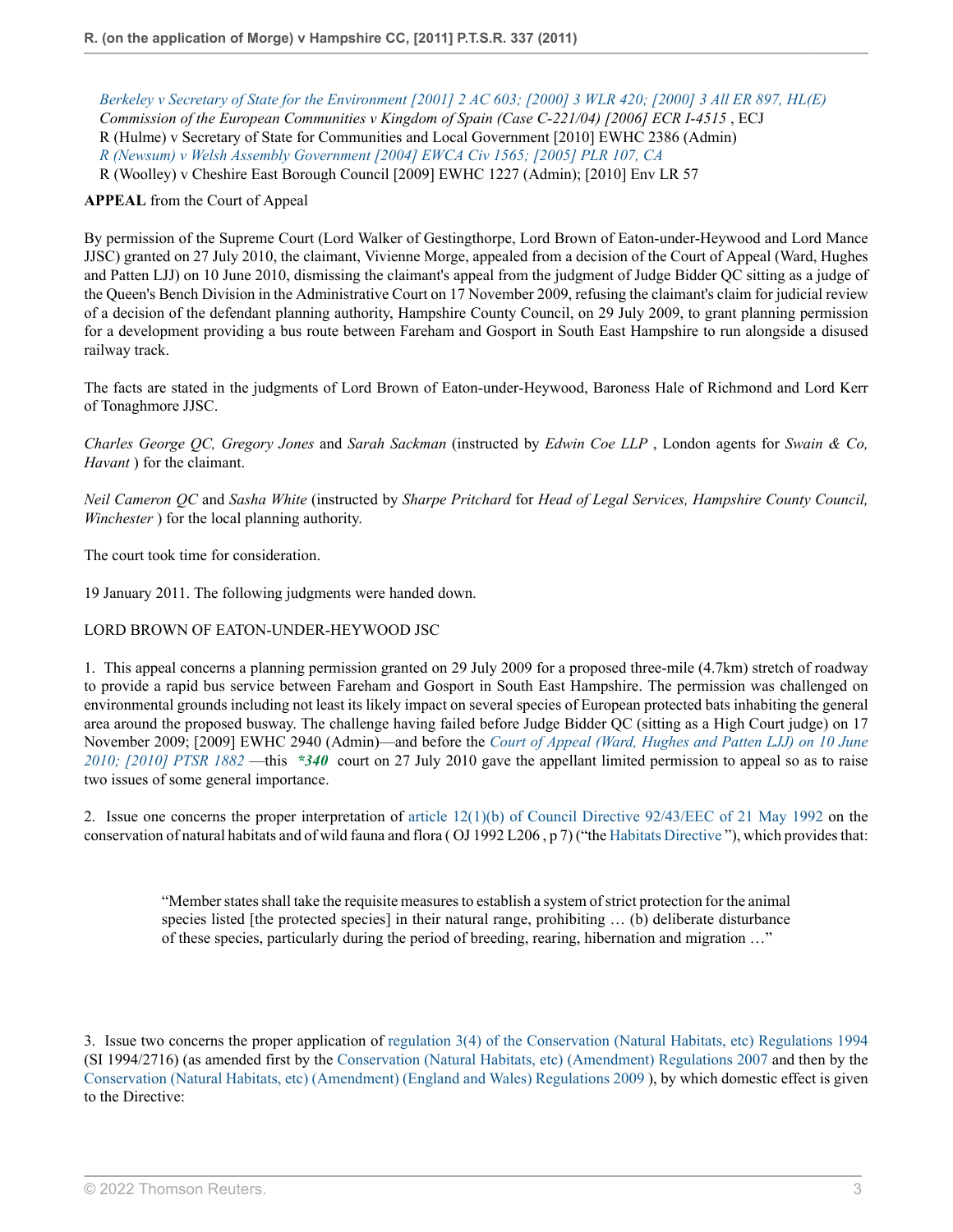"every competent authority in the exercise of any of their functions, shall have regard to the requirements of the [Habitats Directive](http://uk.westlaw.com/Document/I2E7B1B84B63844289D4DF2BB1F56AEE0/View/FullText.html?originationContext=document&transitionType=DocumentItem&vr=3.0&rs=PLUK1.0&contextData=(sc.Search)) so far as they [the requirements] may be affected by the exercise of those functions."

With that briefest of introductions let me turn to the essential factual context in which these issues now arise, noting as I do so that altogether fuller descriptions of the facts can be found in the judgments below.

4. The proposed new rapid busway—the first and larger phase of which is already substantially under way, applications for interlocutory relief to stay its continuance having been refused by the Court of Appeal and refused by this court on granting leave to appeal—runs along the path of an old railway line, last used in 1991. The scheme provides for buses to be able to join existing roads at various points along the route. It will create a new and efficient form of public transport to the benefit of many residents, workers and visitors to the region. Central Government has committed £20m to it.

5. Although most of the scheme lies within a built-up area, there are a number of designated nature conservation sites nearby and, unsurprisingly, once the railway line ceased to be used, the surrounding area became thickly overgrown with vegetation and an ecological corridor for various flora and fauna. Although, therefore, the scheme was widely supported, it also attracted a substantial number of objectors one of whom is Mrs Morge, the appellant, who lives close by.

6. The respondent authority is both the local planning authority for the relevant area and also the applicant for planning permission through its agent, Transport for South Hampshire, who submitted a planning application on 31 March 2009. Taking it very shortly, on 30 April 2009 Natural England (the Government's adviser on nature conservation) objected to the planning application in part because of their concerns about the impact of the development on bats (an objection reiterated on 29 June 2009). As a result the respondent authority commissioned an updated bat survey ("UBS") which was submitted on 9 July 2009. On 17 July 2009, largely as a result of the UBS, Natural England withdrew their objections. *\*341* There then followed a decision report prepared by the respondent's planning officers, a further letter from Natural England dated 23 July 2009, an addendum decision report from the officers, and on 29 July 2009 a three hour meeting of the respondent's regulatory committee which concluded with the grant of planning permission for the scheme by a majority of six to five with two abstentions.

7. The UBS is a document of some 70 pages. For present purposes, however, its main findings can be summarised as follows. No roosts were found on the site. The removal of trees and vegetation, however, would result in a loss of good quality bat foraging habitats. This would have a moderate adverse impact at local level on foraging bats for some nine years, the impact thereafter reducing, because of mitigating measures, to slight adverse/neutral. In addition the busway would sever a particular flight path followed by common pipistrelle bats, increasing their risk of collision with buses (without, however, given the proposed mitigation of this risk, a significant impact on bats at a local level).

8. The officers' decision report (again a lengthy document) included these passages with regard to the bats:

"3.7 Detailed ecological surveys have been undertaken across the site over the last 18 months … A number of bat species roost and forage along the corridor … Accordingly, a strategy to mitigate the impact on these species has been developed. The main principles of the strategy [include] enhancement of the habitat of the retained embankment to provide continued habitat for displaced species. Bat surveys have also been carried out to enable appropriate measures to be implemented …"

"5.6 Natural England initially raised objections on the grounds that the application contains insufficient survey information to demonstrate whether or not the development would have an adverse effect on bats … which are [a] legally protected species. Further survey work was undertaken in response to this objection and provided to Natural England. Following receipt of this information Natural England are now satisfied that the necessary information has been provided and have withdrawn their objection. They recommend that if the council is minded to grant permission for this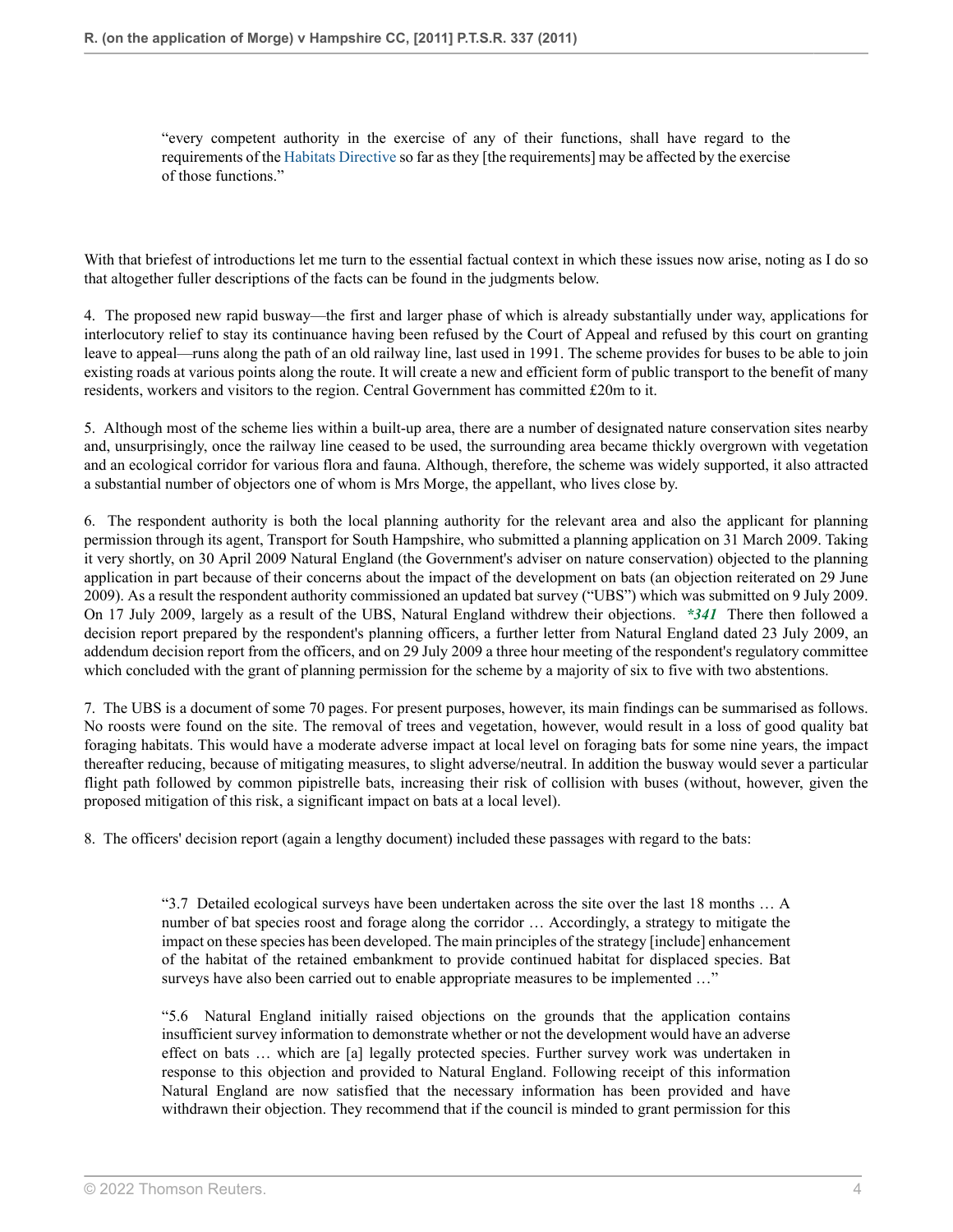scheme conditions be attached requiring implementation of the mitigation and compensation measures set out in the reports …"

#### **"Nature conservation impact**

"8.17 The requirements of the [Habitats Regulations](http://uk.westlaw.com/Document/I7787AEA0E42311DAA7CF8F68F6EE57AB/View/FullText.html?originationContext=document&transitionType=DocumentItem&vr=3.0&rs=PLUK1.0&contextData=(sc.Search)) need to be considered …"

"8.19 The surveys also identified the presence of a diversity of bat species, which are protected, using the trees alongside the track for foraging. An Updated Bat Survey Method Statement and Mitigation Strategy has been submitted with measures to ensure there is no significant adverse impact to them from these proposals …"

## **"Conclusion**

"8.24 Suitable mitigation measures are proposed for … protected species …"

The addendum report dealt specifically with the [Habitats Regulations](http://uk.westlaw.com/Document/I7787AEA0E42311DAA7CF8F68F6EE57AB/View/FullText.html?originationContext=document&transitionType=DocumentItem&vr=3.0&rs=PLUK1.0&contextData=(sc.Search)) and repeated that Natural England, having initially objected to the application *\*342* and required further survey information regarding protected species, were now satisfied and had withdrawn their objection.

9. Against this essential factual background I turn now to the two main issues arising.

## **Issue 1 —the proper interpretation of article 12(1)(b) of the Habitats Directive**

Article  $12(1)(b)$  must, of course, be interpreted in the light of the Directive as a whole. Included amongst the recitals in its preamble is this:

"Whereas, in the European territory of the member states, natural habitats are continuing to deteriorate and an increasing number of wild species are seriously threatened; whereas given that the threatened habitats and species form part of the community's natural heritage and the threats to them are often of a transboundary nature, it is necessary to take measures at community level in order to conserve them."

10. [Article 1](http://uk.westlaw.com/Document/I60318FA0E42311DAA7CF8F68F6EE57AB/View/FullText.html?originationContext=document&transitionType=DocumentItem&vr=3.0&rs=PLUK1.0&contextData=(sc.Search)) is the definition article and defines "species of Community interest" in four categories, respectively "endangered", "vulnerable", "rare", and "endemic and requiring particular attention [for various specified reasons]". The six species of protected bats affected by the proposed busway fall variously into the second, third and fourth of those categories. [Article 1\(i\)](http://uk.westlaw.com/Document/I2E7B1B84B63844289D4DF2BB1F56AEE0/View/FullText.html?originationContext=document&transitionType=DocumentItem&vr=3.0&rs=PLUK1.0&contextData=(sc.Search)) defines "conservation status of a species" to mean "the sum of the influences acting on the species concerned that may affect the long-term distribution and abundance of its populations". It further provides:

"The conservation status will be taken as 'favourable' when: population dynamics data on the species concerned indicate that it is maintaining itself on a long-term basis as a viable component of its natural habitats, and the natural range of the species is neither being reduced nor is likely to be reduced for the foreseeable future, and there is, and will probably continue to be, a sufficiently large habitat to maintain its populations on a long-term basis."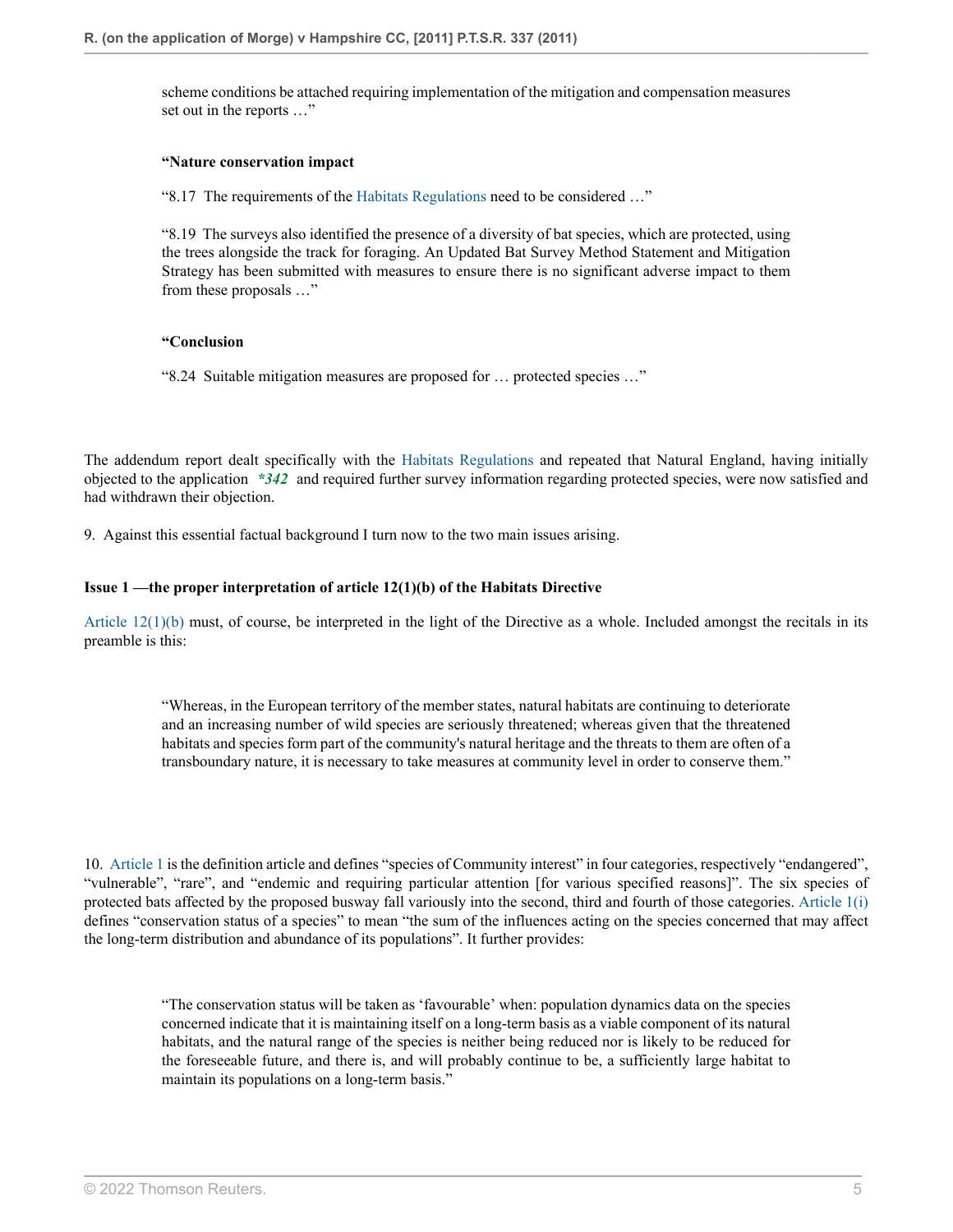[Article 2\(2\)](http://uk.westlaw.com/Document/I2E7B1B84B63844289D4DF2BB1F56AEE0/View/FullText.html?originationContext=document&transitionType=DocumentItem&vr=3.0&rs=PLUK1.0&contextData=(sc.Search)) provides that "Measures taken pursuant to this Directive shall be designed to maintain or restore, at favourable conservation status, natural habitats and species of wild fauna and flora of community interest."

11. There then follow [articles 3 to 11](http://uk.westlaw.com/Document/I2E7B1B84B63844289D4DF2BB1F56AEE0/View/FullText.html?originationContext=document&transitionType=DocumentItem&vr=3.0&rs=PLUK1.0&contextData=(sc.Search)) under the head "Conservation of natural habitats and habitats of species". Within these provisions one should note [article 6\(2\)](http://uk.westlaw.com/Document/I2E7B1B84B63844289D4DF2BB1F56AEE0/View/FullText.html?originationContext=document&transitionType=DocumentItem&vr=3.0&rs=PLUK1.0&contextData=(sc.Search)) :

"Member states shall take appropriate steps to avoid, in the special areas of conservation, the deterioration of natural habitats and the habitats of species as well as disturbance of the species for which the areas have been designated, in so far as such disturbance could be significant in relation to the objectives of this Directive."

12. [Articles 12 to 16](http://uk.westlaw.com/Document/I2E7B1B84B63844289D4DF2BB1F56AEE0/View/FullText.html?originationContext=document&transitionType=DocumentItem&vr=3.0&rs=PLUK1.0&contextData=(sc.Search)) inclusive then follow under the head "Protection of species". I have already set out [article 12\(1\)\(b\)](http://uk.westlaw.com/Document/I2E7B1B84B63844289D4DF2BB1F56AEE0/View/FullText.html?originationContext=document&transitionType=DocumentItem&vr=3.0&rs=PLUK1.0&contextData=(sc.Search)) . [Article](http://uk.westlaw.com/Document/I2E7B1B84B63844289D4DF2BB1F56AEE0/View/FullText.html?originationContext=document&transitionType=DocumentItem&vr=3.0&rs=PLUK1.0&contextData=(sc.Search)) [16](http://uk.westlaw.com/Document/I2E7B1B84B63844289D4DF2BB1F56AEE0/View/FullText.html?originationContext=document&transitionType=DocumentItem&vr=3.0&rs=PLUK1.0&contextData=(sc.Search)) provides for derogation and so far as material provides:

"1. Provided that there is no satisfactory alternative and the derogation is not detrimental to the maintenance of the populations of the species concerned at a favourable conservation status in their natural range, *\*343* member states may derogate from the provisions of articles 12 … (c) in the interests of public health and public safety, or for other imperative reasons of overriding public interest, including those of a social or economic nature and beneficial consequences of primary importance for the environment."

13. Besides the issues now before us the Court of Appeal had to deal in addition with challenges based upon article  $12(1)(d)$ of the Directive and upon the respondent's decision not to treat the proposal as an EIA development (matters upon which this court refused leave to appeal). Ward LJ gave the only reasoned judgment, one of infinite care and thoughtfulness and, I may add, one of enormous assistance to this court in its consideration of this further appeal.

14. As a background to deciding the meaning of article  $12(1)(b)$ , Ward LJ necessarily had regard to the European Commission's views upon the scope of the Directive, as set out in a guidance document issued in February 2007 which include the following:

> "(37) Disturbance (eg by noise, source of light) does not necessarily directly affect the physical integrity of a species but can nevertheless have an indirect negative effect on the species (eg by forcing them to use lots of energy to flee; bats, for example, when disturbed during hibernation, heat up as a consequence and take flight, so are less likely to survive the winter due to high loss of energy resources). The intensity, duration and frequency of repetition of disturbances are important parameters when assessing their impact on a species. Different species will have different sensitivities or reactions to the same type of disturbance, which has to be taken into account in any meaningful protection system. Factors causing disturbance for one species might not create disturbance for another. Also, the sensitivity of a single species might be different depending on the season or on certain periods of its life cycle eg (breeding period). Article 12(1)(b) takes into account this possibility by stressing that disturbances should be prohibited particularly during the sensitive periods of breeding, rearing, hibernation and migration. Again, a species-by-species approach is needed to determine in detail the meaning of 'disturbance'.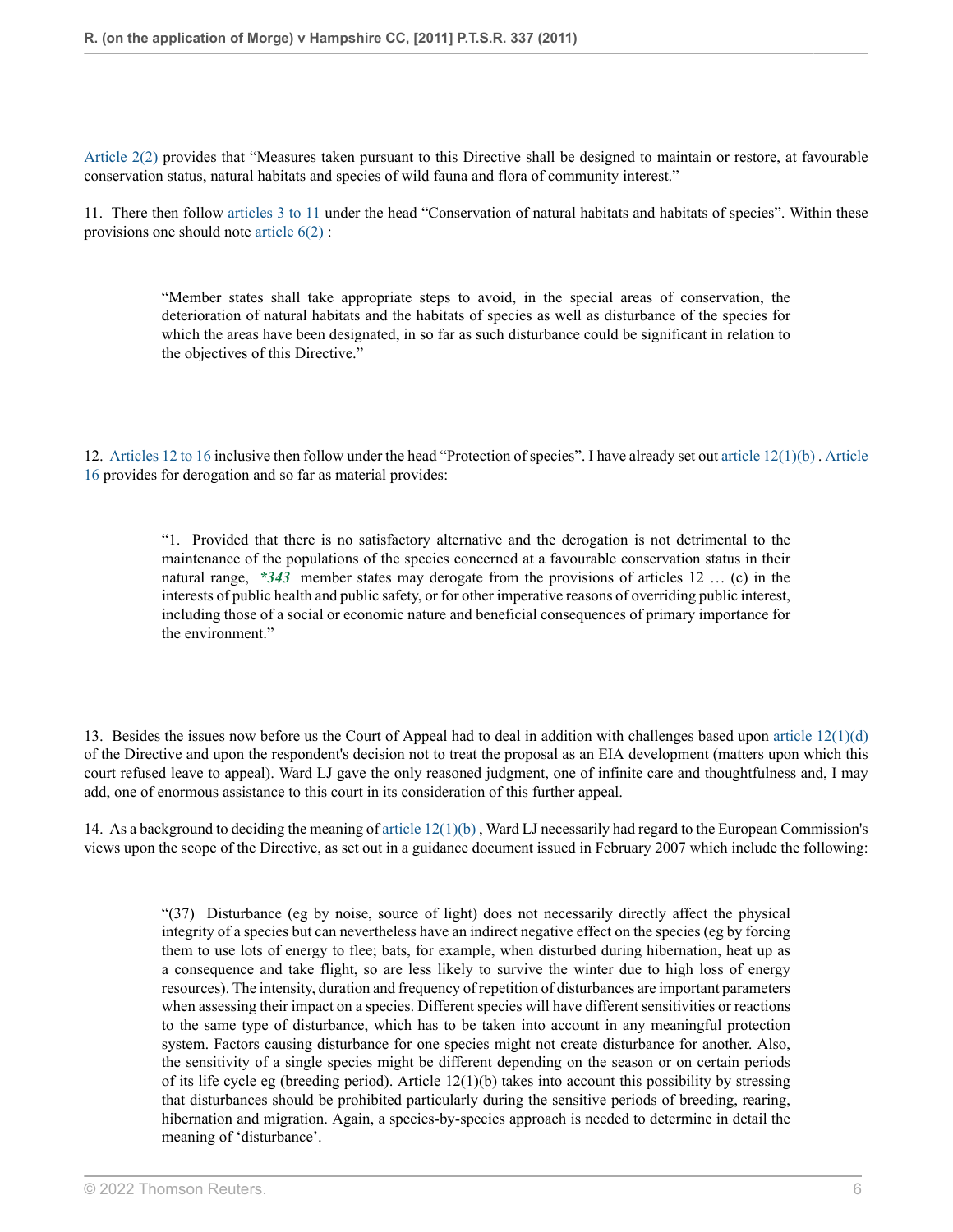"(38) The disturbance under article  $12(1)(b)$  must be deliberate ... and not accidental. On the other hand, while 'disturbance' under article 6(2) must be significant, this is not the case in article 12(1), where the legislator did not explicitly add this qualification. This does not exclude, however, some room for manoeuvre in determining what can be described as disturbance. It would also seem logical that for disturbance of a protected species to occur a certain negative impact likely to be detrimental must be involved.

"(39) In order to assess a disturbance, consideration must be given to its effect on the conservation status of the species at population level and biogeographic level in a member state … For instance, any disturbing activity that affects the survival chances, the breeding success or the reproductive ability of a protected species or leads to a reduction in the occupied area should be regarded as a 'disturbance' in terms of article 12. On the other hand, sporadic disturbances without any likely negative impact on the species, such as for example scaring away a wolf from *\*344* entering a sheep enclosure in order to prevent damage, should not be considered as disturbance under article 12. Once again, it has to be stressed that the case by case approach means that the competent authorities will have to reflect carefully on the level of disturbance to be considered harmful, taking into account the specific characteristics of the species concerned and the situation, as explained above."

No problem arises as to what is meant by "deliberate" in article  $12(1)(b)$ . As stated by the commission in para 33 of their guidance:

> "'Deliberate' actions are to be understood as actions by a person who knows, in light of the relevant legislation that applies to the species involved, and the general information delivered to the public, that his action will most likely lead to an offence against the species, but intends this offence or, if not, consciously accepts the foreseeable results of his action."

Put more simply, a deliberate disturbance is an intentional act knowing that it will or may have a particular consequence, namely disturbance of the relevant protected species. The critical, and altogether more difficult, question is what precisely in this context is meant by "disturbance".

15. Having, as I too have sought to do, thus cleared the ground and recognised that the central difficulty in the case lies in determining the level of disturbance required to fall within the prohibition, Ward LJ rejected the appellant's contention that any disturbing activity save only that properly to be characterised as de minimis—too negligible for the law to be concerned with—constitutes disturbance within the article. As Ward LJ pointed out *[\[2010\] PTSR 1882](http://uk.westlaw.com/Document/I93EB1A1074E711DF8980B5C47EE32062/View/FullText.html?originationContext=document&transitionType=DocumentItem&vr=3.0&rs=PLUK1.0&contextData=(sc.Search))* , the example given in para 38 of the commission's guidance (scaring away a wolf from the sheep fold) "must be an a fortiori, rather than a typical one". The judgment then continues (and I make no apology for quoting it at some length):

> "35. … the disturbance does not have to be significant but, as para 38 of the guidance explains, there must be some room for manoeuvre which suggests the threshold is somewhere between de minimis and significant. It must be certain, that is to say, identifiable. It must be real, not fanciful. Something above a discernible disturbance, not necessarily a significant one, is required. Given that there is a spectrum of activity, the decision-maker must exercise his or her judgment consistently with the aim to be achieved. Given the broad policy objective which I explored … above ['to ensure that the population of the species is maintained at a level which will ensure the species' conservation so as to protect the distribution and abundance of the species in the long term'], disturbing one bat, or even two or three, may or may not amount to disturbance of the species in the long term. It is a matter of fact and degree in each case.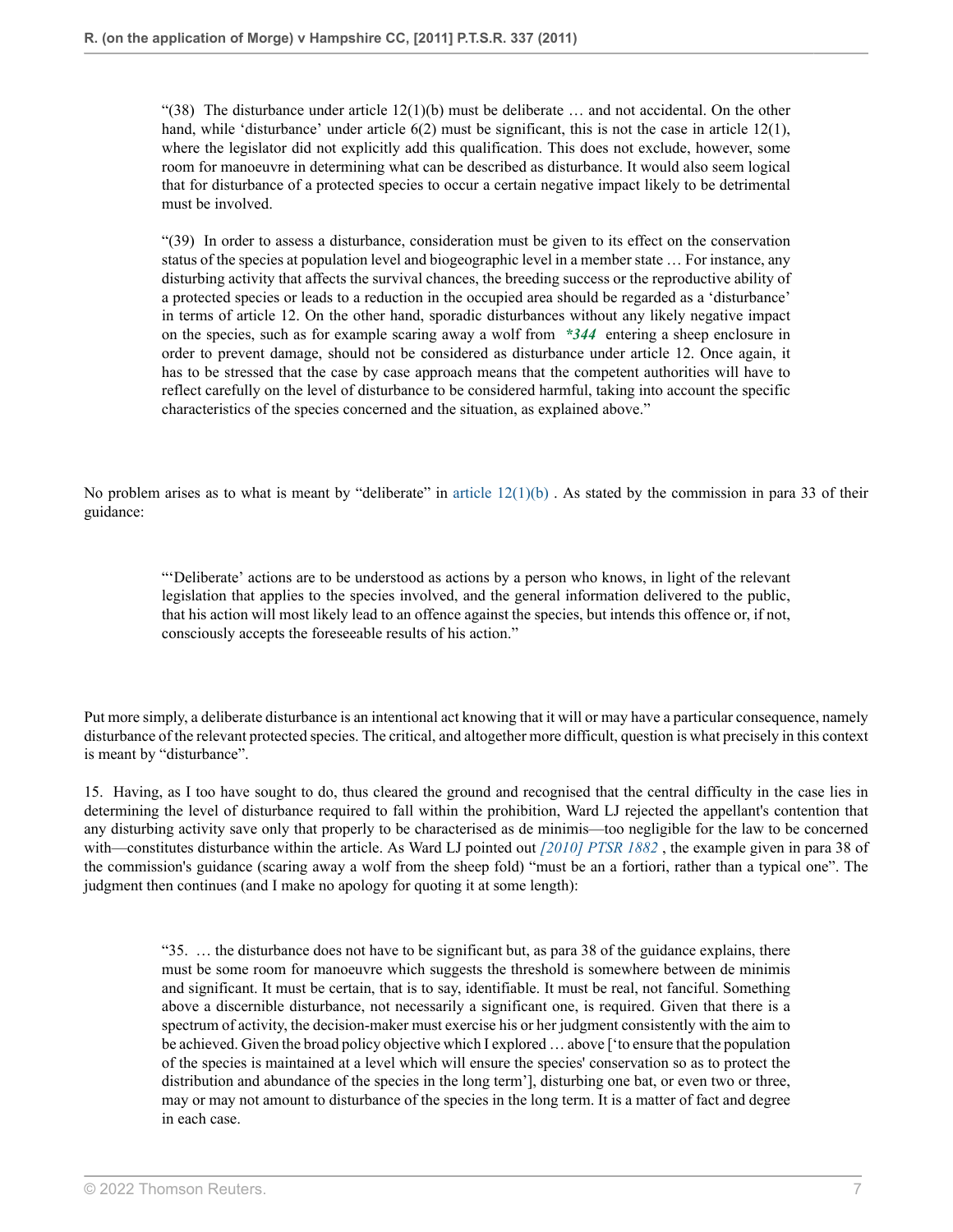"36. [Counsel for the claimant] seizes on the words in para 38 … of the guidance, 'a certain negative impact likely to be detrimental must be involved' and he elevates this statement into a test for establishing a disturbance. His difficulty is that that does not answer the critical question: when does the negative impact become detrimental? Para 39 seems to me to spell out the proper approach, namely to give consideration to the 'effect on the conservation status of the species at population level and biogeographic level'. This in my judgment is an *\*345* important refinement. The impact must be certain or real, it must be negative or adverse to the bats and it will be likely to be detrimental when it negatively or adversely effects the conservation status of the species. 'Conservation status of a species' is a term of art [which] … means the sum of the influences acting on the species concerned that may affect the long-term distribution and abundance of its population. That is why the guidance at para 39 makes the point that the disturbing activity must be such as 'affects the survival chances … of a protected species'. Furthermore, 'the competent authorities will have to reflect carefully on the level of disturbance to be considered harmful, taking into account the specific characteristics of the species concerned and the situation', to quote the concluding sentence of para 39. The summary in the guidance … has the same emphasis: 'Disturbance is detrimental for a protected species eg by reducing survival chances, breeding success or reproductive ability. A species-by-species approach needs to be taken as different species will react differently to potentially disturbing activities.'

"37. Having regard to the aim and purpose of the Directive and of article 16 and having due consideration of the guidance, I am driven to conclude that for there to be disturbance within the meaning of article 12(1)(b) that disturbance must have a detrimental impact so as to affect the conservation status of the species at population level …"

"39. In my judgment whether the disturbance will have a certain negative impact which is likely to be detrimental must be judged in the light of and having regard to the effect of the disturbance on the conservation status of the species, ie, how the disturbance affects the long-term distribution and abundance of the population of bats. I remind myself that according to the [commission's] guidance … 'favourable conservation status could be described as a situation where a … species is doing sufficiently well in terms of quality and quantity and has good prospects of continuing to do so in the future'. Whether there is a disturbance of the species must be judged in that light."

16. Finally, in a passage in the judgment headed "Overall conclusions", Ward LJ, expressing himself satisfied that the respondent's planning committee had due regard to the requirements of the Directive, said:

> "73. I have been troubled by the fact that the conclusion of the bat survey upon which such reliance was placed is to the effect that no *significant* impacts to bats are anticipated. The disturbance does not have to be significant and this is a misdirection or misunderstanding of  $\ldots$  [article] 12(1)(b)  $\ldots$  of the [Habitats Directive](http://uk.westlaw.com/Document/I2E7B1B84B63844289D4DF2BB1F56AEE0/View/FullText.html?originationContext=document&transitionType=DocumentItem&vr=3.0&rs=PLUK1.0&contextData=(sc.Search)) . The question for me is, therefore, whether the conclusions can be upheld. I am satisfied that the decision of the planning committee should not be quashed.

> "74. I reach that conclusion for these reasons. I am satisfied that the loss of foraging habitat occasioned by cutting a swathe through the vegetation does not offend article 12(1)(b) which is concerned with protection of the species not with conservation of the species' natural habitats. I am satisfied that that bald statement that the bats have to travel further and expend more energy in foraging does not justify a conclusion that the conservation status of the bats is imperilled or at risk. There is no evidence which would allow the planning committee to *\*346* conclude that the long-term distribution and abundance of the bat population is at risk. There is no evidence that they will lose so much energy (as they might when disturbed during hibernation) that the habitat will not still provide enough sustenance for their survival, or their survival would be in jeopardy. There is no evidence that the population of the species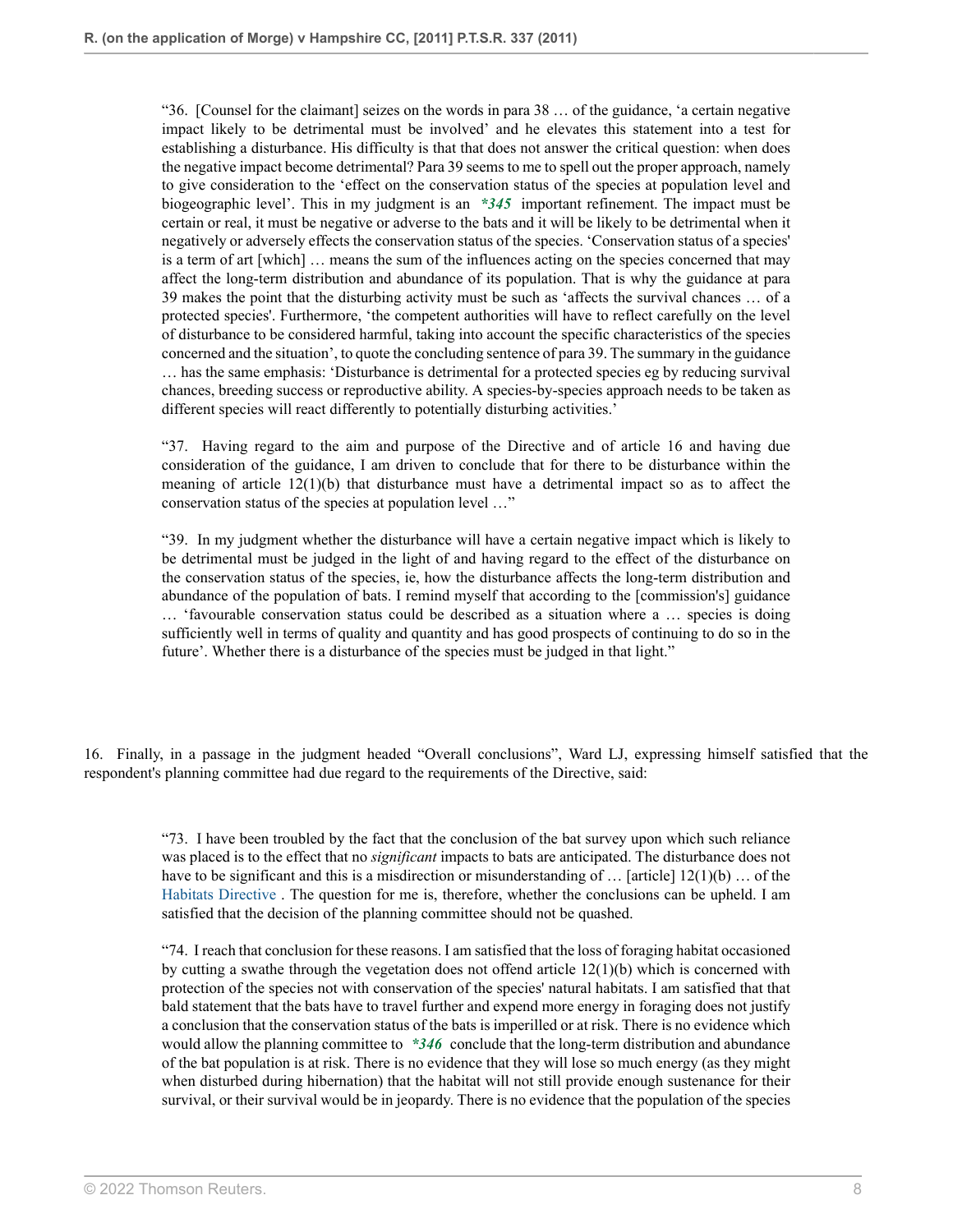will not maintain itself on a long-term basis. There is therefore no evidence of any activity which would as a matter of law constitute a disturbance as the word has to [be] understood.

"75. As I have already concluded, the risk of collision cannot amount to a disturbance and article 12(1)(b) is not engaged in that respect."

17. Mr George QC submits that the Court of Appeal were wrong to hold that [article 12\(1\)\(b\)](http://uk.westlaw.com/Document/I2E7B1B84B63844289D4DF2BB1F56AEE0/View/FullText.html?originationContext=document&transitionType=DocumentItem&vr=3.0&rs=PLUK1.0&contextData=(sc.Search)) is breached only when the activity in question goes so far as to imperil the conservation status of the species at population level, ie, that only then does the activity amount to a "disturbance" of the species. This, he points out (and, indeed, Ward LJ himself recognised), puts the threshold for engaging the article higher than Mr Cameron QC for the respondent put it, Mr Cameron's main concern being that such a construction would sit uneasily with article  $16(1)$  (a provision which itself necessarily implies that article  $12(1)$ ) [\(b\)](http://uk.westlaw.com/Document/I2E7B1B84B63844289D4DF2BB1F56AEE0/View/FullText.html?originationContext=document&transitionType=DocumentItem&vr=3.0&rs=PLUK1.0&contextData=(sc.Search)) may need to be, and be capable of being, derogated from notwithstanding that this is only permissible where it is "not detrimental to the maintenance of the populations of the species concerned at a favourable conservation status"). The Court of Appeal's construction is also, submits Mr George, inconsistent with an additional reasoned opinion addressed to the UK by the commission dated 18 September 2008 with regard, inter alia, to what was then the new [regulation 39\(1\)](http://uk.westlaw.com/Document/I12D82941E44A11DA8D70A0E70A78ED65/View/FullText.html?originationContext=document&transitionType=DocumentItem&vr=3.0&rs=PLUK1.0&contextData=(sc.Search)) , inserted by the 2007 Amendment Regulations , providing for an offence where someone

"(b) deliberately disturbs wild animals of any species in such a way as to be likely significantly to affect—(i) the ability of any significant group of animals of that species to survive, breed or rear or nurture their young …"

The prohibition in the Directive, the commission pointed out in their opinion, "is not limited to *significant* disturbances of *significant groups* of animals". [Article 12\(1\)\(b\)](http://uk.westlaw.com/Document/I2E7B1B84B63844289D4DF2BB1F56AEE0/View/FullText.html?originationContext=document&transitionType=DocumentItem&vr=3.0&rs=PLUK1.0&contextData=(sc.Search)) of the Directive, the opinion later suggested, "covers all disturbance of protected species".

18. Whilst not actually conceding that the Court of Appeal approach is wrong, Mr Cameron contends now that the proper approach is to ask whether the activity in question produces "a certain negative impact likely to be detrimental to the species having regard to its effect on the conservation status of the species".

19. In my judgment certain broad considerations must clearly govern the approach to article  $12(1)(b)$ . First, that it is an article affording protection specifically to species and not to habitats, although obviously, as here, disturbance of habitats can also indirectly impact on species. Secondly, and perhaps more importantly, the prohibition encompassed in article  $12(1)(b)$ , in contrast to that in [article 12\(1\)\(a\)](http://uk.westlaw.com/Document/I2E7B1B84B63844289D4DF2BB1F56AEE0/View/FullText.html?originationContext=document&transitionType=DocumentItem&vr=3.0&rs=PLUK1.0&contextData=(sc.Search)) , relates to the protection of "species", not the protection of "specimens of these species". Thirdly, whilst it is true that the word "significant" is omitted from article  $12(1)(b)$  —in contrast to [article 6\(2\)](http://uk.westlaw.com/Document/I2E7B1B84B63844289D4DF2BB1F56AEE0/View/FullText.html?originationContext=document&transitionType=DocumentItem&vr=3.0&rs=PLUK1.0&contextData=(sc.Search)) and, indeed, [article 12\(4\)](http://uk.westlaw.com/Document/I2E7B1B84B63844289D4DF2BB1F56AEE0/View/FullText.html?originationContext=document&transitionType=DocumentItem&vr=3.0&rs=PLUK1.0&contextData=(sc.Search)) which envisages accidental capture and *\*347* killing having "a significant negative impact on the [protected] species"—that cannot preclude an assessment of the nature and extent of the negative impact of the activity in question upon the species and, ultimately, a judgment as to whether that is sufficient to constitute a "disturbance" of the species. Fourthly, it is implicit in [article 12\(1\)\(b\)](http://uk.westlaw.com/Document/I2E7B1B84B63844289D4DF2BB1F56AEE0/View/FullText.html?originationContext=document&transitionType=DocumentItem&vr=3.0&rs=PLUK1.0&contextData=(sc.Search)) that activity during the period of breeding, rearing, hibernation and migration is more likely to have a sufficient negative impact on the species to constitute prohibited "disturbance" than activity at other times.

20. Beyond noting these broad considerations it seems to me difficult to take the question of the proper interpretation and application of article  $12(1)(b)$  much further than it is taken in the commission's own guidance document. (The commission's suggestion in their September 2008 Additional Reasoned Opinion that [article 12\(1\)\(b\)](http://uk.westlaw.com/Document/I2E7B1B84B63844289D4DF2BB1F56AEE0/View/FullText.html?originationContext=document&transitionType=DocumentItem&vr=3.0&rs=PLUK1.0&contextData=(sc.Search)) "covers all disturbance of protected species" in truth begs rather than answers the question as to what activity in fact constitutes such "disturbance" and cannot sensibly be thought to involve a departure from their 2007 guidance.) Clearly the illustrations given in para 39 of the guidance —on the one hand "any disturbing activity that affects the survival chances, the breeding success or the reproductive ability of a protected species or leads to a reduction in the occupied area", on the other hand "scaring away a wolf from entering a sheep enclosure"—represent no more than the ends of the spectrum within which the question arises as to whether any given activity constitutes a disturbance. Equally clearly, to my mind, the suggestion in para 39 that "consideration must be given to its effect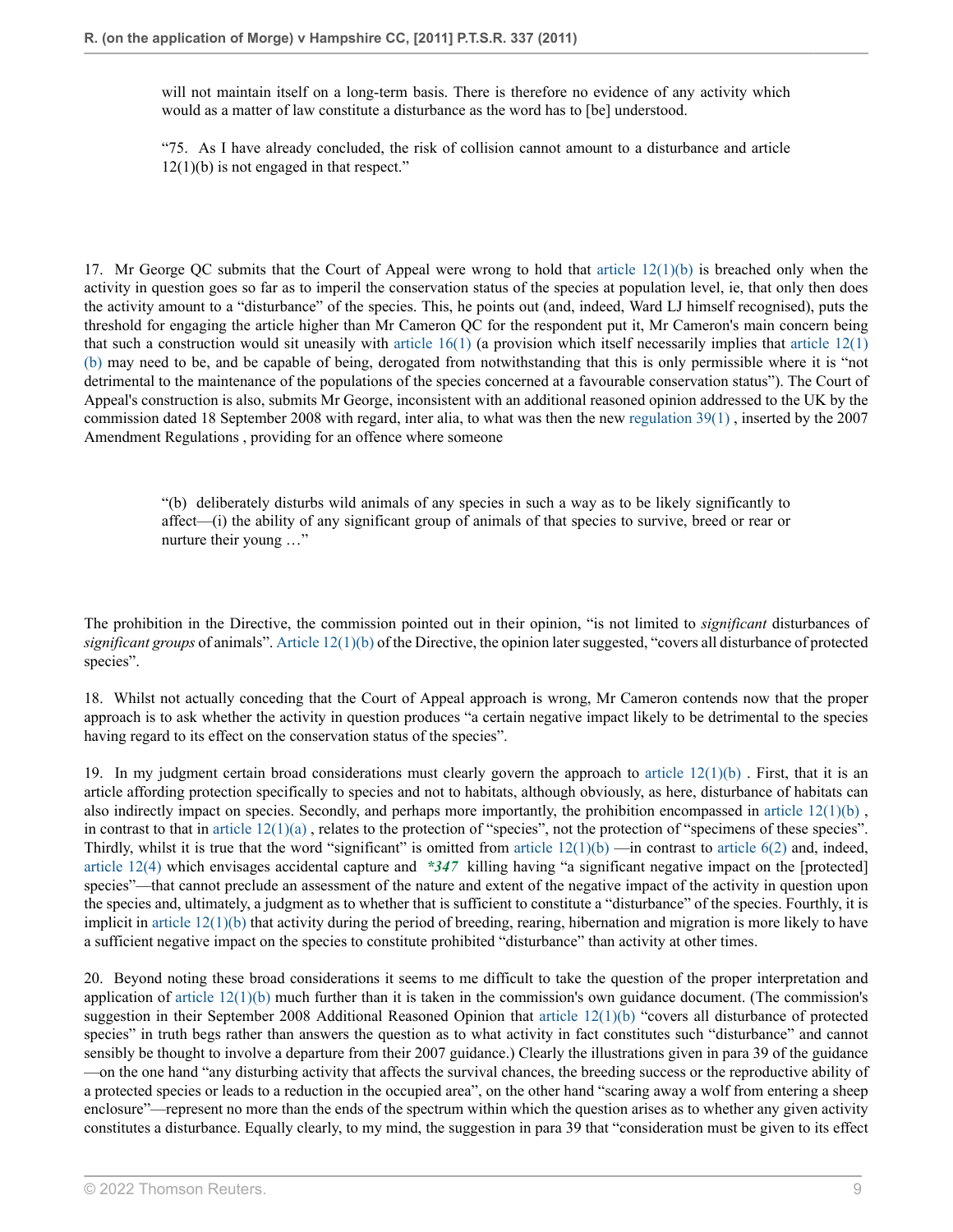[the effect of the activity in question] on the conservation status of the species at population level and biogeographic level" does not carry with it the implication that only activity which *does* have an effect on the conservation status of the species (ie which imperils its favourable conservation status) is sufficient to constitute "disturbance".

21. I find myself, therefore, in respectful disagreement with Ward LJ's conclusion *[\[2010\] PTSR 1882](http://uk.westlaw.com/Document/I93EB1A1074E711DF8980B5C47EE32062/View/FullText.html?originationContext=document&transitionType=DocumentItem&vr=3.0&rs=PLUK1.0&contextData=(sc.Search))* , para 37 "that for there to be disturbance within the meaning of article  $12(1)(b)$  that disturbance must have a detrimental impact so as to affect the conservation status of the species at population level". Nor can I accept his view, at para 36, that "the guidance, at para 39, makes the point that the disturbing activity must be such as 'affects the survival chances … of a protected species'". On the contrary, as I have already indicated, para 39 of the guidance uses disturbing activity of that sort merely to illustrate one end of the spectrum. Rather the guidance explains that, within the spectrum, every case has to be judged on its own merits. A "speciesby-species approach is needed" and, indeed, even with regard to a single species, the position "might be different depending on the season or on certain periods of its life cycle": see para 37 of the guidance. As para 39 of the guidance concludes:

"it has to be stressed that the case-by-case approach means that the competent authorities will have to reflect carefully on the level of disturbance to be considered harmful, taking into account the specific characteristics of the species concerned and the situation, as explained above."

22. Two further considerations can, I think, usefully be identified to be borne in mind by the competent authorities deciding these cases *\*348* (considerations which seem to me in any event implicit in the commission's guidance). First (and this I take from a letter recently written to the respondent by Mr Huw Thomas, Head of the Protected and Non-Native Species Policy at DEFRA, the department responsible for policy with regard to the Directive):

"Consideration should … be given to the rarity and conservation status of the species in question and the impact of the disturbance on the local population of a particular protected species. Individuals of a rare species are more important to a local population than individuals of more abundant species. Similarly, disturbance to species that are declining in numbers is likely to be more harmful than disturbance to species that are increasing in numbers."

23. Second (and this is now enshrined in [regulation 41\(2\) of the Conservation of Habitats and Species Regulations 2010](http://uk.westlaw.com/Document/IAA7F3E802D9F11DFA748AC566F7AB34B/View/FullText.html?originationContext=document&transitionType=DocumentItem&vr=3.0&rs=PLUK1.0&contextData=(sc.Search)) (SI 2010/490)):

> "disturbance of animals includes in particular any disturbance which is likely (a) to impair their ability (i) to survive, to breed or reproduce, or to rear or nurture their young, or (ii) in the case of animals of a hibernating or migratory species, to hibernate or migrate; or (b) to affect significantly the local distribution or abundance of the species to which they belong."

Note, however, that disturbing activity likely to have these identified consequences is included "in particular" in the prohibition; it does not follow that other activity having an adverse impact on the species may not also offend the prohibition.

24. In summary, therefore, whilst I prefer Mr Cameron's suggested approach to this article (see para 18 above) than that adopted by the court below or that contended for by Mr George, it seems to me in the last analysis somewhat simplistic. To say that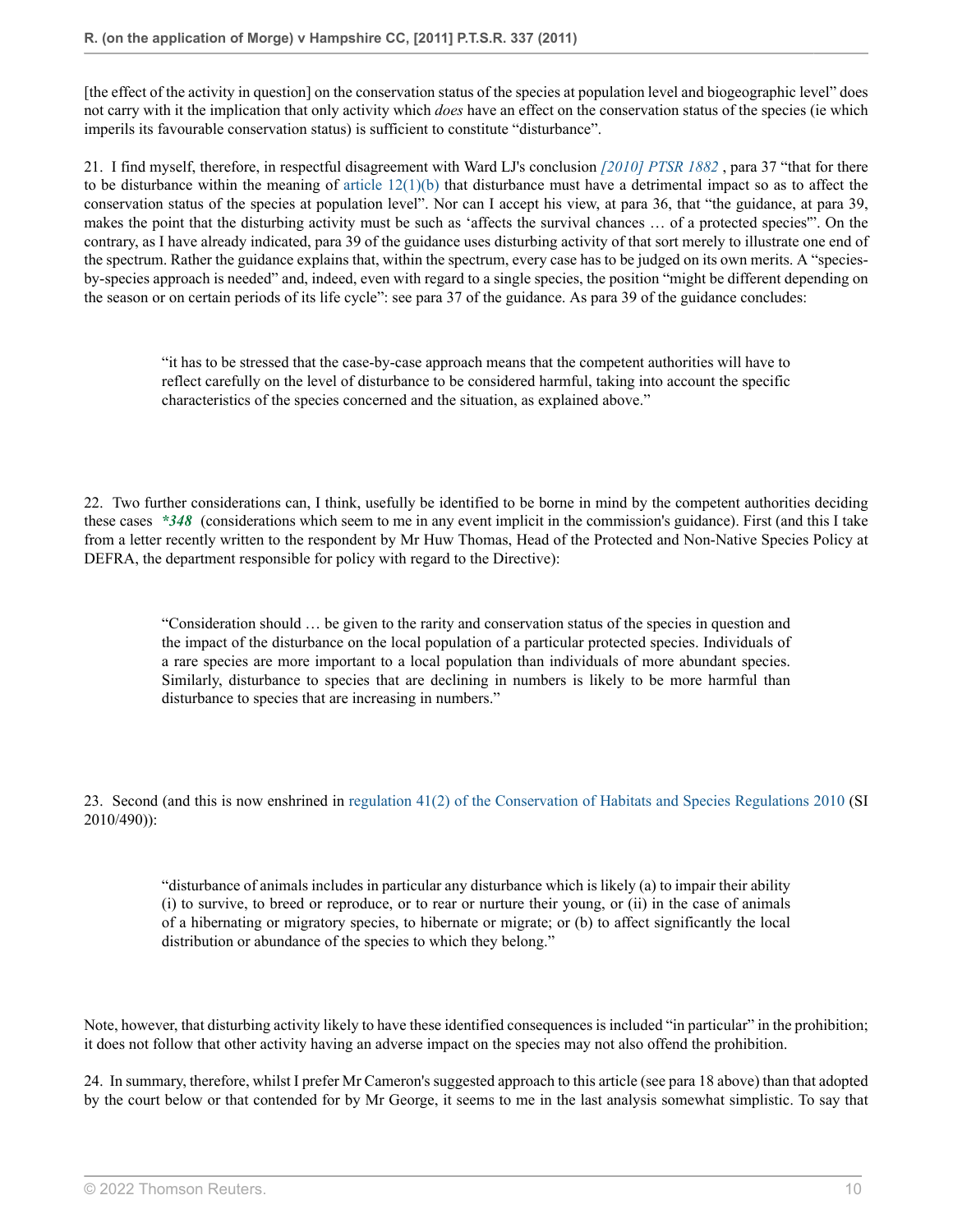regard must be had to the effect of the activity on the conservation status of the species is not to say that it is prohibited only if it *does* affect that status. And the rest of the formulation is hardly illuminating.

25. Tempting although in one sense it is to refer the whole question as to the proper interpretation and application of [article](http://uk.westlaw.com/Document/I2E7B1B84B63844289D4DF2BB1F56AEE0/View/FullText.html?originationContext=document&transitionType=DocumentItem&vr=3.0&rs=PLUK1.0&contextData=(sc.Search))  $12(1)(b)$  to the Court of Justice of the European Union pursuant to article 267 of the Lisbon Treaty, I would not for my part do so. It seems to me unrealistic to suppose that the Court of Justice would feel able to provide any greater or different assistance than we have here sought to give.

#### **Issue two —The proper application of regulation 3(4) of the 1994 Regulations (as amended)**

26. I can deal with this issue altogether more briefly. [Article 12\(1\)](http://uk.westlaw.com/Document/I2E7B1B84B63844289D4DF2BB1F56AEE0/View/FullText.html?originationContext=document&transitionType=DocumentItem&vr=3.0&rs=PLUK1.0&contextData=(sc.Search)) requires member states to "take the requisite measures to establish a system of strict protection for the animal species listed in [Annex IV\(a\)](http://uk.westlaw.com/Document/I2E7B1B84B63844289D4DF2BB1F56AEE0/View/FullText.html?originationContext=document&transitionType=DocumentItem&vr=3.0&rs=PLUK1.0&contextData=(sc.Search)) in their natural range". Wisely or otherwise, the UK chose to implement the Directive by making a breach of the [article 12](http://uk.westlaw.com/Document/I2E7B1B84B63844289D4DF2BB1F56AEE0/View/FullText.html?originationContext=document&transitionType=DocumentItem&vr=3.0&rs=PLUK1.0&contextData=(sc.Search)) prohibition a criminal offence. [Regulation 39](http://uk.westlaw.com/Document/I12D82941E44A11DA8D70A0E70A78ED65/View/FullText.html?originationContext=document&transitionType=DocumentItem&vr=3.0&rs=PLUK1.0&contextData=(sc.Search)) of the 1994 Regulations (as amended) provides that "(1) A person commits an offence if he … (b) deliberately disturbs wild animals of any such species [ie a European protected species]". It is Natural England, we are told, who bear the primary responsibility for policing this provision.

*\*349*

27. It used to be the position that the implementation of a planning permission was a defence to a [regulation 39](http://uk.westlaw.com/Document/I12D82941E44A11DA8D70A0E70A78ED65/View/FullText.html?originationContext=document&transitionType=DocumentItem&vr=3.0&rs=PLUK1.0&contextData=(sc.Search)) offence. That, however, is no longer so and to my mind this is an important consideration when it comes to determining the nature and extent of the [regulation 3\(4\)](http://uk.westlaw.com/Document/I0E537660E44811DA8D70A0E70A78ED65/View/FullText.html?originationContext=document&transitionType=DocumentItem&vr=3.0&rs=PLUK1.0&contextData=(sc.Search)) duty on a planning authority deliberating whether or not to grant a particular planning permission.

28. Ward LJ dealt with this question in para 61 of his judgment:

"The planning committee must grant or refuse planning permission in such a way that will 'establish a system of strict protection for the animal species listed in Annex IV(a) in their natural range  $\dots$ ' If in this case the committee is satisfied that the development will not offend article  $12(1)(b)$  or (d) it may grant permission. If satisfied that it will breach any part of article  $12(1)$  it must then consider whether the appropriate authority, here Natural England, will permit a derogation and grant a licence under regulation 44. Natural England can only grant that licence if it concludes that (i) despite the breach of regulation 39 (and therefore of article 12) there is no satisfactory alternative; (ii) the development will not be detrimental to the maintenance of the population of bats at favourable conservation status; and (iii) the development should be permitted for imperative reasons of overriding public importance. If the planning committee conclude that Natural England will not grant a licence it must refuse planning permission. If on the other hand it is likely that it will grant the licence then the planning committee may grant conditional planning permission. If it is uncertain whether or not a licence will be granted, then it must refuse planning permission."

29. In my judgment this goes too far and puts too great a responsibility on the planning committee whose only obligation under [regulation 3\(4\)](http://uk.westlaw.com/Document/I0E537660E44811DA8D70A0E70A78ED65/View/FullText.html?originationContext=document&transitionType=DocumentItem&vr=3.0&rs=PLUK1.0&contextData=(sc.Search)) is, I repeat, to "have regard to the requirements of the [Habitats Directive](http://uk.westlaw.com/Document/I2E7B1B84B63844289D4DF2BB1F56AEE0/View/FullText.html?originationContext=document&transitionType=DocumentItem&vr=3.0&rs=PLUK1.0&contextData=(sc.Search)) so far as [those requirements] may be affected by" their decision whether or not to grant a planning permission. Obviously, in the days when the implementation of such a permission provided a defence to the [regulation 39](http://uk.westlaw.com/Document/I12D82941E44A11DA8D70A0E70A78ED65/View/FullText.html?originationContext=document&transitionType=DocumentItem&vr=3.0&rs=PLUK1.0&contextData=(sc.Search)) offence of acting contrary to article  $12(1)$ , the planning committee, before granting a permission, would have needed to be satisfied either that the development in question would not offend [article](http://uk.westlaw.com/Document/I2E7B1B84B63844289D4DF2BB1F56AEE0/View/FullText.html?originationContext=document&transitionType=DocumentItem&vr=3.0&rs=PLUK1.0&contextData=(sc.Search)) [12\(1\)](http://uk.westlaw.com/Document/I2E7B1B84B63844289D4DF2BB1F56AEE0/View/FullText.html?originationContext=document&transitionType=DocumentItem&vr=3.0&rs=PLUK1.0&contextData=(sc.Search)) or that a derogation from that article would be permitted and a licence granted. Now, however, I cannot see why a planning permission (and, indeed, a full planning permission save only as to conditions necessary to secure any required mitigating measures) should not ordinarily be granted save only in cases where the planning committee conclude that the proposed development would both (a) be likely to offend [article 12\(1\)](http://uk.westlaw.com/Document/I2E7B1B84B63844289D4DF2BB1F56AEE0/View/FullText.html?originationContext=document&transitionType=DocumentItem&vr=3.0&rs=PLUK1.0&contextData=(sc.Search)) and (b) be unlikely to be licensed pursuant to the derogation powers. After all, even if development permission is given, the criminal sanction against any offending (and unlicensed) activity remains available and it seems to me wrong in principle, when Natural England have the primary responsibility for ensuring compliance with the Directive, also to place a substantial burden on the planning authority in effect to police the fulfilment of Natural England's own duty.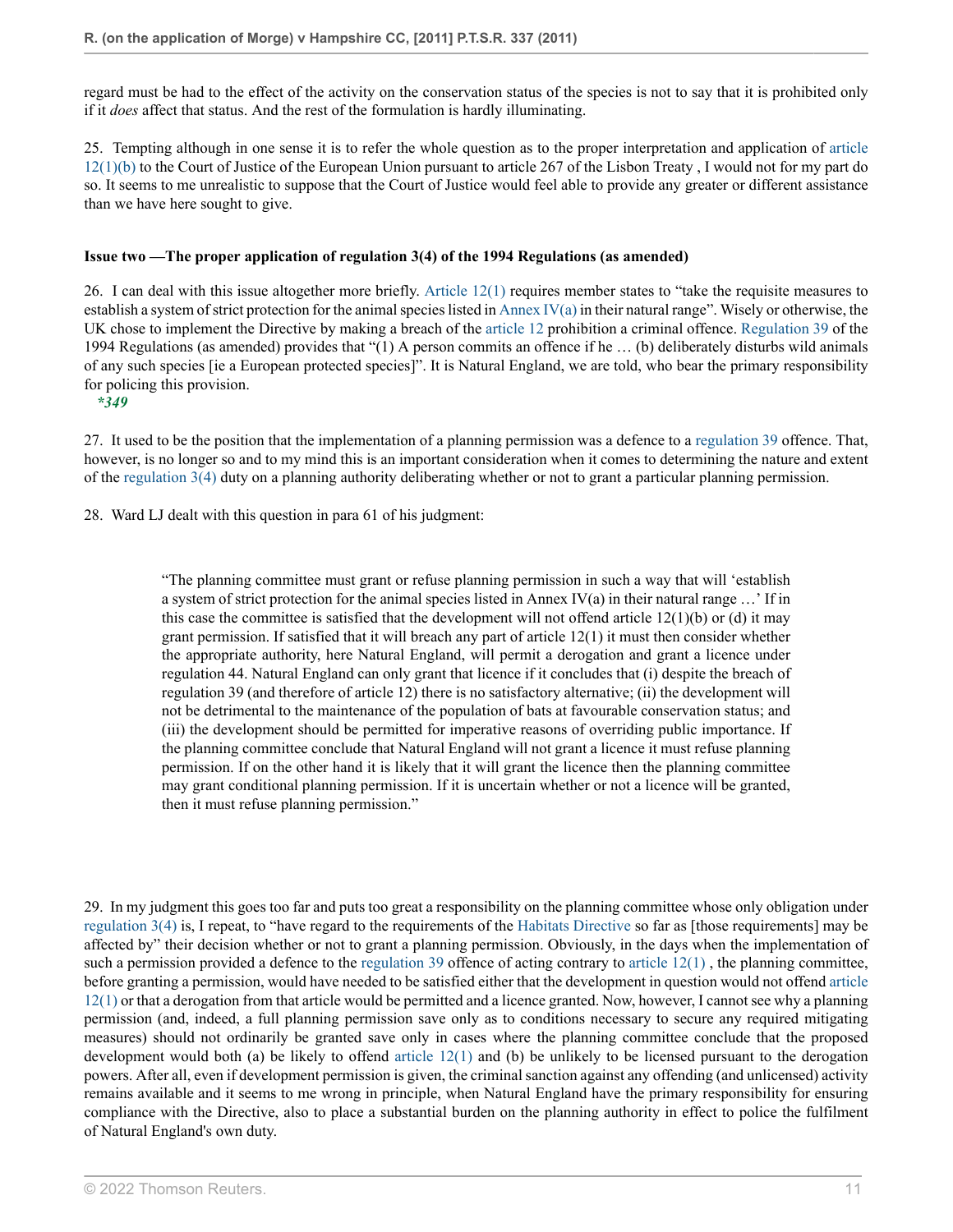30. Where, as here, Natural England express themselves satisfied that a proposed development will be compliant with [article](http://uk.westlaw.com/Document/I2E7B1B84B63844289D4DF2BB1F56AEE0/View/FullText.html?originationContext=document&transitionType=DocumentItem&vr=3.0&rs=PLUK1.0&contextData=(sc.Search)) [12](http://uk.westlaw.com/Document/I2E7B1B84B63844289D4DF2BB1F56AEE0/View/FullText.html?originationContext=document&transitionType=DocumentItem&vr=3.0&rs=PLUK1.0&contextData=(sc.Search)) , the planning authority are to my mind entitled to presume that that is so. The planning *\*350* committee here plainly had regard to the requirements of the Directive: they knew from the officers' decision report and addendum report (see para 8 above and the first paragraph of the addendum report as set out in para 72 of Lord Kerr of Tonaghmore JSC's judgment) not only that Natural England had withdrawn their objection to the scheme but also that necessary measures had been planned to compensate for the loss of foraging. For my part I am less troubled than Ward LJ appears to have been (see his para 73 set out at para 16 above) about the UBS's conclusions that "no *significant* impacts to bats are anticipated"—and, indeed, about the decision report's reference to "measures to ensure there is no significant adverse impact to [protected bats]". It is certainly not to be supposed that Natural England misunderstood the proper ambit of article  $12(1)(b)$  nor does it seem to me that the planning committee were materially misled or left insufficiently informed about this matter. Having regard to the considerations outlined in para 29 above, I cannot agree with Lord Kerr JSC's view, implicit in paras 75 and 76 of his judgment, that [regulation 3\(4\)](http://uk.westlaw.com/Document/I0E537660E44811DA8D70A0E70A78ED65/View/FullText.html?originationContext=document&transitionType=DocumentItem&vr=3.0&rs=PLUK1.0&contextData=(sc.Search)) required the committee members to consider and decide for themselves whether the development would or would not occasion such disturbance to bats as in fact and in law to constitute a violation of article  $12(1)(b)$  of the Directive.

31. Even, moreover, had the planning committee thought it necessary or appropriate to decide the question for themselves and applied to article  $12(1)(b)$  the less exacting test described above rather than Ward LJ's test of imperilling the bats' conservation status, there is no good reason to suppose that they would not have reached the same overall conclusion as expressed in paras 74 and 75 of Ward LJ's judgment: see para 16 above.

32. I would in the result dismiss this appeal.

## LORD WALKER OF GESTINGTHORPE JSC

33. For the reasons given in the judgment of Lord Brown of Eaton-under-Heywood JSC, with which I agree, and for the further reasons given by Baroness Hale of Richmond and Lord Mance JJSC, I would dismiss this appeal.

# BARONESS HALE OF RICHMOND JSC

34. On the first issue, I have nothing to add to the judgment of Lord Brown of Eaton-under-Heywood JSC, with which I agree. I also agree with him on the second issue, but add a few observations of my own because we are not all of the same mind.

35. The issue is whether the regulatory committee of Hampshire County Council (the planning authority for this purpose) complied with their duty to "have regard to the requirements of the [Habitats Directive](http://uk.westlaw.com/Document/I2E7B1B84B63844289D4DF2BB1F56AEE0/View/FullText.html?originationContext=document&transitionType=DocumentItem&vr=3.0&rs=PLUK1.0&contextData=(sc.Search)) so far as they may be affected by the exercise" of their planning functions: the [Conservation \(Natural Habitats, etc\) Regulations 1994, regulation 3\(4\)](http://uk.westlaw.com/Document/IAA7309822D9F11DFA748AC566F7AB34B/View/FullText.html?originationContext=document&transitionType=DocumentItem&vr=3.0&rs=PLUK1.0&contextData=(sc.Search)) ("the Habitats Regulations"); see also the [Conservation of Habitats and Species Regulations 2010, regulation 9\(5\)](http://uk.westlaw.com/Document/IAA7887C02D9F11DFA748AC566F7AB34B/View/FullText.html?originationContext=document&transitionType=DocumentItem&vr=3.0&rs=PLUK1.0&contextData=(sc.Search)) . It is, of course, always important that the legal requirements are properly complied with, perhaps the more so in cases such as this, where the county council is both the applicant for planning permission and the planning authority deciding whether it should be granted.

36. Some may think this an unusual and even unsatisfactory situation, but it comes about because in this country planning decisions are taken by *\*351* democratically elected councillors, responsible to, and sensitive to the concerns of, their local communities. As Lord Hoffmann put it in *[R \(Alconbury Developments Ltd\) v Secretary of State for the Environment, Transport](http://uk.westlaw.com/Document/I79A6F2E0E42811DA8FC2A0F0355337E9/View/FullText.html?originationContext=document&transitionType=DocumentItem&vr=3.0&rs=PLUK1.0&contextData=(sc.Search)) [and the Regions \[2003\] 2 AC 295](http://uk.westlaw.com/Document/I79A6F2E0E42811DA8FC2A0F0355337E9/View/FullText.html?originationContext=document&transitionType=DocumentItem&vr=3.0&rs=PLUK1.0&contextData=(sc.Search))* , para 69: "In a democratic country, decisions about what the general interest requires are made by democratically elected bodies or persons accountable to them." Democratically elected bodies go about their decisionmaking in a different way from courts. They have professional advisers who investigate and report to them. Those reports obviously have to be clear and full enough to enable them to understand the issues and make up their minds within the limits that the law allows them. But the courts should not impose too demanding a standard upon such reports, for otherwise their whole purpose will be defeated: the councillors either will not read them or will not have a clear enough grasp of the issues to make a decision for themselves. It is their job, and not the court's, to weigh the competing public and private interests involved.

37. It is important to understand the chronology in this case. The planning application was dated 31 March 2009. Natural England was consulted. Their first reply is dated 30 April. In it they objected to the application on the ground that "the application contains insufficient survey information to demonstrate whether or not the development would have an adverse effect on legally protected species". Specifically, they were concerned about the impact upon bats and great crested newts. Reference was made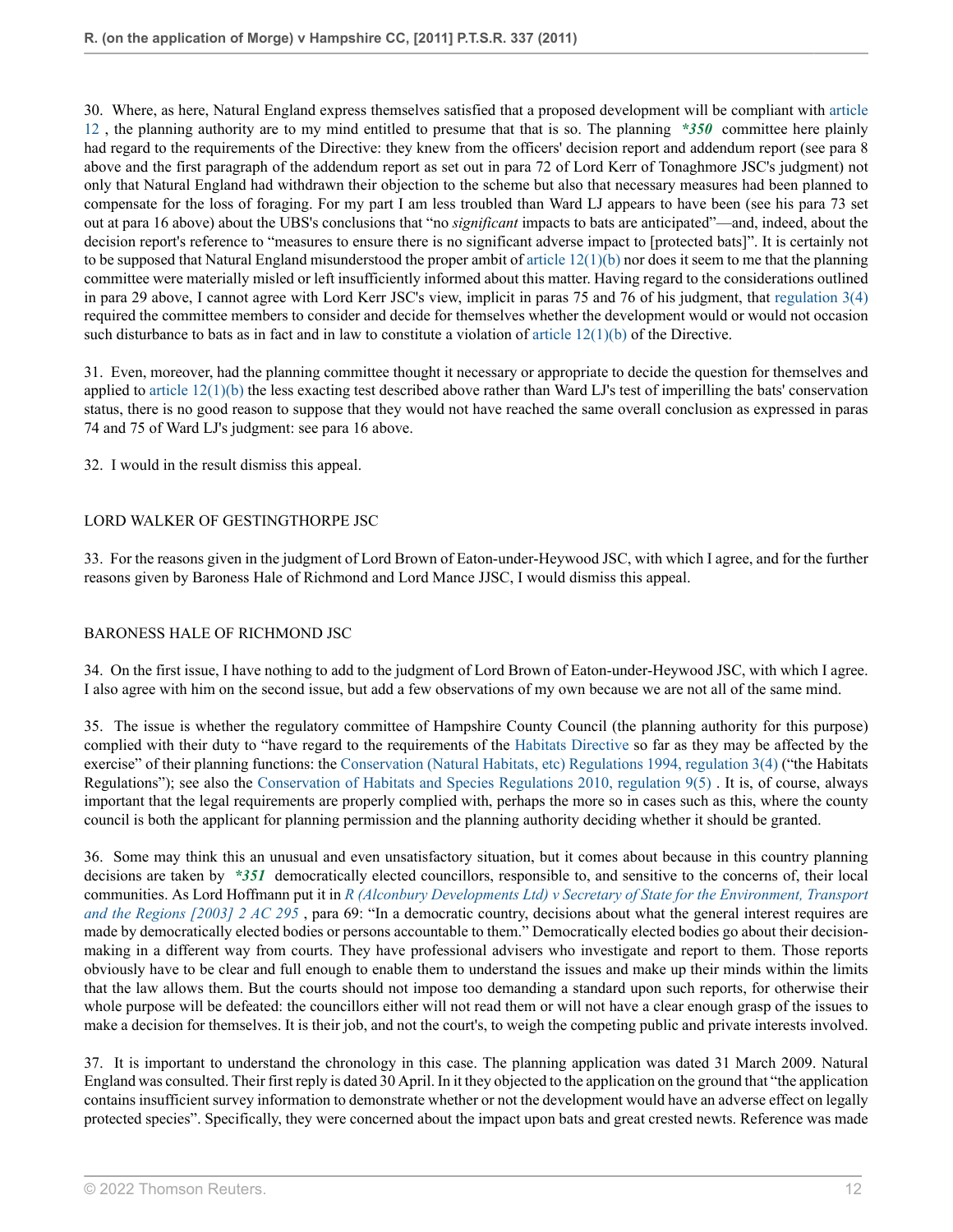to "the impacts of the development and mitigation upon European protected species" and the council were reminded of, among other things, their duty under [regulation 3\(4\)](http://uk.westlaw.com/Document/I0E537660E44811DA8D70A0E70A78ED65/View/FullText.html?originationContext=document&transitionType=DocumentItem&vr=3.0&rs=PLUK1.0&contextData=(sc.Search)) . This objection was maintained in a letter dated 29 June 2009.

38. Further information on great crested newts and the updated bat survey were submitted in early July in response to this. Based on this information, Natural England wrote on 17 July 2009 withdrawing their objection, subject to recommendations about the conditions to be imposed if planning permission were granted. This letter also contained comments about common widespread reptiles and asking that these too be addressed although Natural England were not lodging an objection in relation to them.

39. Natural England wrote again on 23 July with their "final response" to the proposal. This dealt, first, with the fact that the site was close to the Portsmouth Harbour Site of Special Scientific Interest, itself part of the Portsmouth Harbour Special Protection Area and Ramsar site and gave their advice on the requirements of [regulation 48\(1\)\(a\) of the Habitats Regulations](http://uk.westlaw.com/Document/IAA83AB512D9F11DFA748AC566F7AB34B/View/FullText.html?originationContext=document&transitionType=DocumentItem&vr=3.0&rs=PLUK1.0&contextData=(sc.Search)) . [Regulation 48\(1\)\(a\)](http://uk.westlaw.com/Document/IAA83AB512D9F11DFA748AC566F7AB34B/View/FullText.html?originationContext=document&transitionType=DocumentItem&vr=3.0&rs=PLUK1.0&contextData=(sc.Search)) imposes a specific obligation on planning authorities, among others, to make an "appropriate assessment" of the implications for a European protected site before granting permission for a proposal which is likely to have a significant effect upon the site. The letter advised that, provided that specified avoidance measures were fully implemented, the proposal would not be likely to have a significant effect upon the protected sites. Thus they had no objection on this score and permission could be granted. The letter went on to deal with "Protected species and biodiversity" under a separate heading, repeated that they had withdrawn their objection subject to the implementation of all the recommended mitigation, but reminded the council that "whilst we have withdrawn our objection to the scheme in relation to European protected *\*352* species, we have ongoing concerns regarding other legally protected species on site …" A separate paragraph went on to deal with biodiversity.

40. The officer's report was prepared for the committee meeting, which was due to take place on 29 July 2009, before receipt of the letter of 23 July. It is 31 pages long. The executive summary lists "the main issues raised", including "concern at the procedure because this is a county council scheme" and "nature conservation impact" (para 1.4). The account of the "Proposals" refers to the detailed ecological surveys undertaken, including the bat surveys "carried out to enable appropriate measures to be implemented"; but states that the impact on the designated sites would be negligible (para 3.7). The section on "Consultations" includes a paragraph explaining that Natural England had initially objected "on the grounds that the application contains insufficient survey information to demonstrate whether or not the development would have an adverse effect on bats and great crested newts which are legally protected species" but that they had withdrawn their objection after further survey work was undertaken (para 5.6).

41. The section on "Nature conservation impact" deals first with the proximity to the protected sites and points out that the requirements of the [Habitats Regulations](http://uk.westlaw.com/Document/I7787AEA0E42311DAA7CF8F68F6EE57AB/View/FullText.html?originationContext=document&transitionType=DocumentItem&vr=3.0&rs=PLUK1.0&contextData=(sc.Search)) needed to be considered (para 8.17). This is a reference to the specific obligation in regulation  $48(1)(a)$ . It went on to explain why it was thought that an "appropriate assessment" was not needed, noting that Natural England had raised no concerns about any impact on these sites (para 8.18). The report then turns to the corridor itself, referring to the environmental report submitted with the application, which dealt with badgers, bats, great crested newts, and reptiles; on bats, it states that "An Updated Bat Survey Method Statement and Mitigation Strategy has been submitted with measures to ensure there is no significant adverse impact to them for these proposals" (para 8.19).

42. The report concludes by recommending that no appropriate assessment is required under the [Habitats Regulations](http://uk.westlaw.com/Document/I7787AEA0E42311DAA7CF8F68F6EE57AB/View/FullText.html?originationContext=document&transitionType=DocumentItem&vr=3.0&rs=PLUK1.0&contextData=(sc.Search)) (para 9.2); that planning permission be granted (para 9.3); and that the proposed development accords with the development plan and the relevant policies, because, among other things "suitable mitigation measures are proposed for badgers and protected species" (para 9.4). There is a cross reference to the annexed policy C18 on protected species, which states that

> "Development which would adversely affect species, or their habitats, protected by the [Habitats](http://uk.westlaw.com/Document/I7787AEA0E42311DAA7CF8F68F6EE57AB/View/FullText.html?originationContext=document&transitionType=DocumentItem&vr=3.0&rs=PLUK1.0&contextData=(sc.Search)) [Regulations 1994](http://uk.westlaw.com/Document/I7787AEA0E42311DAA7CF8F68F6EE57AB/View/FullText.html?originationContext=document&transitionType=DocumentItem&vr=3.0&rs=PLUK1.0&contextData=(sc.Search)) , the [Wildlife and Countryside Act 1981](http://uk.westlaw.com/Document/I60318FA0E42311DAA7CF8F68F6EE57AB/View/FullText.html?originationContext=document&transitionType=DocumentItem&vr=3.0&rs=PLUK1.0&contextData=(sc.Search)) or other legislation will not be permitted unless measures can be undertaken which prevent harm to the species or damage to the habitats. Where appropriate, a permission will be conditioned or a legal agreement sought to secure the protection of the species or their [habitat]."

43. After receiving the letter from Natural England dated 23 July, an addendum to the report was prepared, dealing with three issues which had arisen since the report was finalised. Under the heading " [Habitats Regulations](http://uk.westlaw.com/Document/I7787AEA0E42311DAA7CF8F68F6EE57AB/View/FullText.html?originationContext=document&transitionType=DocumentItem&vr=3.0&rs=PLUK1.0&contextData=(sc.Search)) " it deals first with the objections raised by Natural England "requiring additional survey information concerning potential for the presence of great crested newts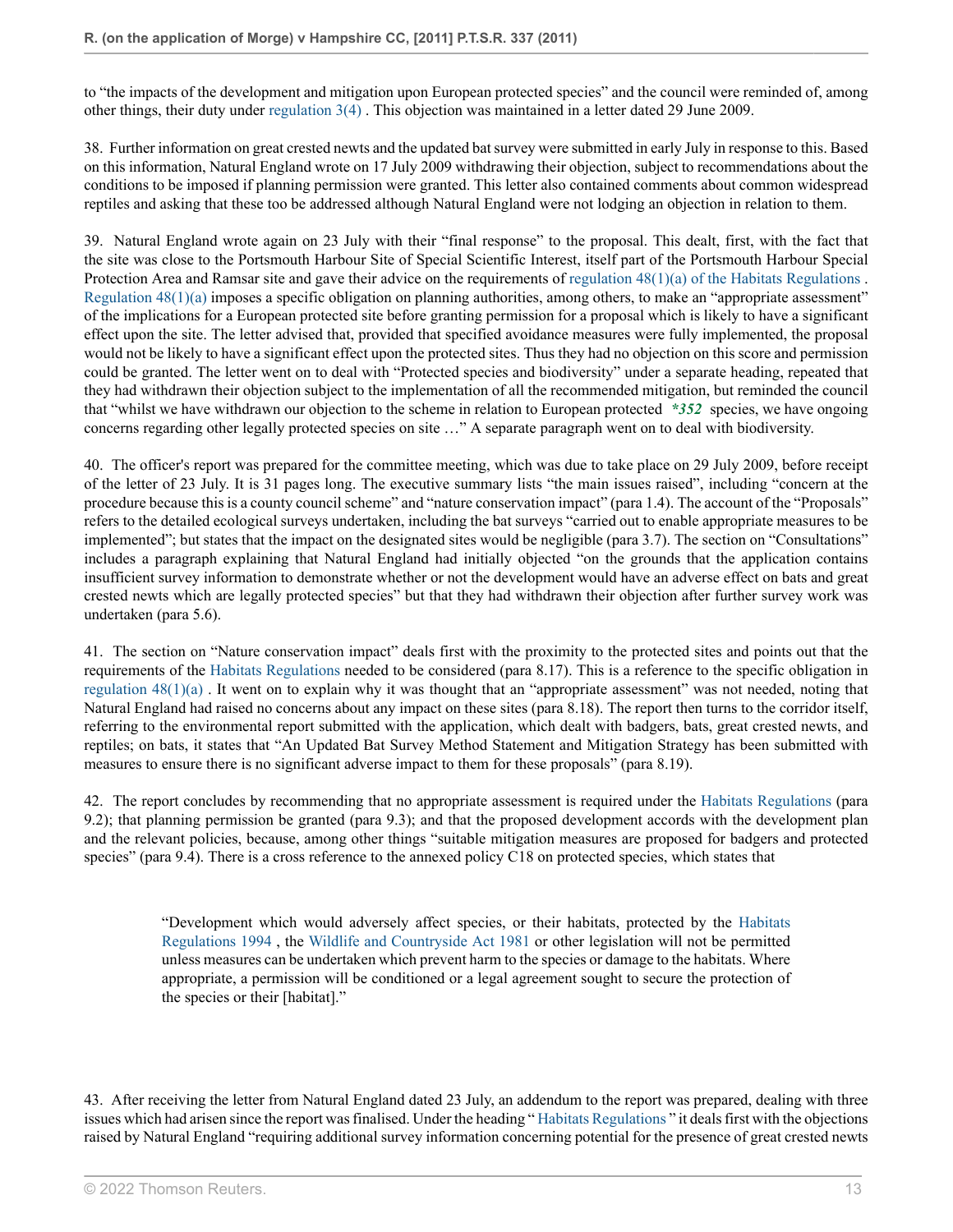and bats, which are protected species". It points out that the survey work was undertaken and Natural England had withdrawn their objection. In two separate paragraphs, it goes on to explain *\*353* that Natural England had now given specific advice on the requirements of regulation  $48(1)(a)$  (thus reinforcing the recommendation made in para 9.2 of the main report).

44. It is quite clear from all of this that separate consideration was being given both to the effect upon European protected species and to the effect upon the protected sites, that both were being considered under the [Habitats Regulations](http://uk.westlaw.com/Document/I7787AEA0E42311DAA7CF8F68F6EE57AB/View/FullText.html?originationContext=document&transitionType=DocumentItem&vr=3.0&rs=PLUK1.0&contextData=(sc.Search)) , and that the applicable policy on protected species, which also refers to the [Habitats Regulations 1994](http://uk.westlaw.com/Document/I7787AEA0E42311DAA7CF8F68F6EE57AB/View/FullText.html?originationContext=document&transitionType=DocumentItem&vr=3.0&rs=PLUK1.0&contextData=(sc.Search)) , was being applied. It is true that the report does not expressly mention either [regulation 3\(4\) or article 12](http://uk.westlaw.com/Document/I2E7B1B84B63844289D4DF2BB1F56AEE0/View/FullText.html?originationContext=document&transitionType=DocumentItem&vr=3.0&rs=PLUK1.0&contextData=(sc.Search)) of the Directive. In my view, it is quite unnecessary for a report such as this to spell out in detail every single one of the legal obligations which are involved in any decision. Councillors were being advised to consider whether the proposed development would have an adverse effect on species or habitats protected by the 1994 Regulations. That in my view is enough to demonstrate that they "had regard" to the requirements of the [Habitats](http://uk.westlaw.com/Document/IAA7294502D9F11DFA748AC566F7AB34B/View/FullText.html?originationContext=document&transitionType=DocumentItem&vr=3.0&rs=PLUK1.0&contextData=(sc.Search)) [Directive](http://uk.westlaw.com/Document/IAA7294502D9F11DFA748AC566F7AB34B/View/FullText.html?originationContext=document&transitionType=DocumentItem&vr=3.0&rs=PLUK1.0&contextData=(sc.Search)) for the purpose of regulation  $3(4)$ . That is all they have to do in this context, whereas regulation  $48(1)(a)$  imposes a more specific obligation to make an "appropriate assessment" if a proposal is likely to have a significant effect upon a European site. It is not surprising, therefore, that the report deals more specifically with that obligation than it does with the more general obligation in [regulation 3\(4\)](http://uk.westlaw.com/Document/I0E537660E44811DA8D70A0E70A78ED65/View/FullText.html?originationContext=document&transitionType=DocumentItem&vr=3.0&rs=PLUK1.0&contextData=(sc.Search)) .

45. Furthermore, the United Kingdom has chosen to implement [article 12](http://uk.westlaw.com/Document/I2E7B1B84B63844289D4DF2BB1F56AEE0/View/FullText.html?originationContext=document&transitionType=DocumentItem&vr=3.0&rs=PLUK1.0&contextData=(sc.Search)) of the Directive by creating criminal offences. It is not the function of a planning authority to police those offences. Matters would, as Lord Brown JSC points out, have been different if the grant of planning permission were an automatic defence. But it is so no longer. And it is the function of Natural England to enforce the Directive by prosecuting for these criminal offences (or granting licences to derogate from the requirements of the Directive). The planning authority were entitled to draw the conclusion that, having been initially concerned but having withdrawn their objection, Natural England were content that the requirements of the Regulations, and thus the Directive, were being complied with. Indeed, it seems to me that, if any complaint were to be made on this score, it should have been addressed to Natural England rather than to the planning authority. They were the people with the expertise to assess the meaning of the updated bat survey and whether it did indeed meet the requirements of the Directive. The planning authority could perhaps have reached a different conclusion from Natural England but they were not required to make their own independent assessment.

46. But if I am wrong about this, and the planning authority did have to make an independent assessment in terms of [article 12\(1\)](http://uk.westlaw.com/Document/I2E7B1B84B63844289D4DF2BB1F56AEE0/View/FullText.html?originationContext=document&transitionType=DocumentItem&vr=3.0&rs=PLUK1.0&contextData=(sc.Search)) [\(b\)](http://uk.westlaw.com/Document/I2E7B1B84B63844289D4DF2BB1F56AEE0/View/FullText.html?originationContext=document&transitionType=DocumentItem&vr=3.0&rs=PLUK1.0&contextData=(sc.Search)) , there is absolutely no reason to think that they would have reached a different conclusion and refused planning permission on this account. They may have reached their decision by a majority of six votes to five. But the minutes make it clear that there were a great many other problems to worry about with this scheme. While the "impact on nature" was among the many matters upon which members questioned officers, this was not one of their listed concerns. If this scheme was not going to get planning permission, it would be because of the local residents' concerns about the impact upon them rather than because of the members' concerns about the impact upon the bats.

47. I would therefore dismiss this appeal on both issues.

# *\*354*

#### LORD MANCE JSC

48. I agree with the reasoning and conclusions of Lord Brown of Eaton-under-Heywood and Baroness Hale of Richmond JJSC on each of the issues. I add only a few words because the court is divided on the second.

49. Lord Kerr of Tonaghmore JSC's dissent on this issue is, I understand, based on the premise that (a) Natural England had not expressed a view that the proposal would not involve any breach of the [Habitats Directive](http://uk.westlaw.com/Document/IAA7294502D9F11DFA748AC566F7AB34B/View/FullText.html?originationContext=document&transitionType=DocumentItem&vr=3.0&rs=PLUK1.0&contextData=(sc.Search)) , and (b) if it had, the planning committee was not informed of this: see his paras 73 and 74.

50. For the reasons given in Lord Brown JSC's and Baroness Hale JSC's judgments, I cannot agree with either aspect of this premise.

51. I add the following in relation to the suggestion that Natural England was, in its letter of 17 July 2009, "preoccupied with matters that were quite separate from the question whether there would be disturbance to bats such as would be in breach of [article 12](http://uk.westlaw.com/Document/I2E7B1B84B63844289D4DF2BB1F56AEE0/View/FullText.html?originationContext=document&transitionType=DocumentItem&vr=3.0&rs=PLUK1.0&contextData=(sc.Search)) of the Directive" or that the letter was "principally taken up with the question of possible impact on common widespread reptiles": see para 69 below.

52. It is true that the longer part of the text of the letter of 17 July related to the latter topic, in relation to which Natural England at the end of the letter made clear it was not lodging an objection, but was only asking that further attention be given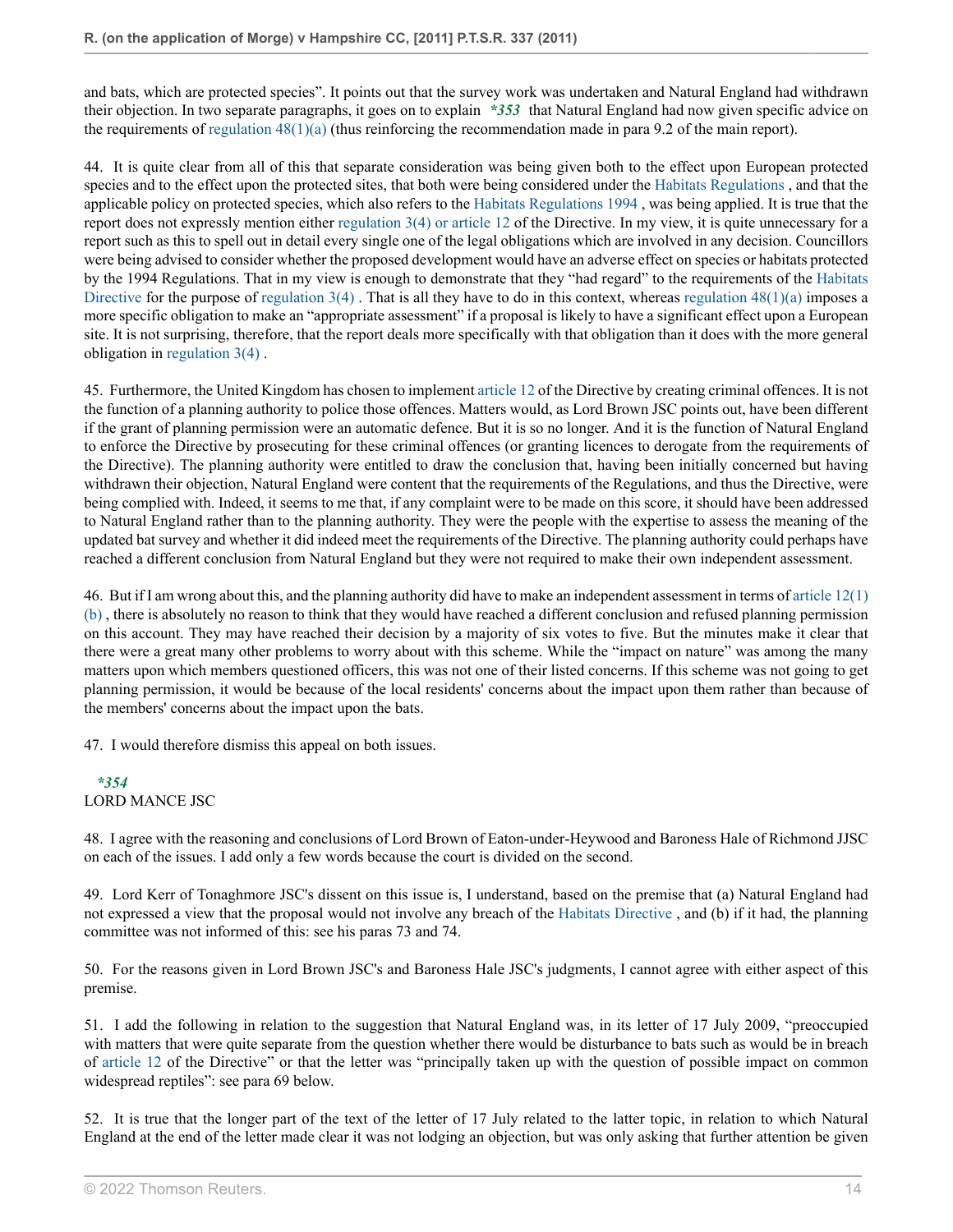and comments supplied. But the first, and in the circumstances obviously more significant, aspect of the letter consisted in its first three paragraphs. These withdrew Natural England's previous objection made on 30 April and reiterated on 29 June in relation to great crested newts and bats. The withdrawal was in the light of the information, including the updated bat survey, which the council had earlier in July supplied. In withdrawing their objection, Natural England emphasised the importance of the mitigation procedures outlined in [section 10](http://uk.westlaw.com/Document/I12E8A400E44A11DA8D70A0E70A78ED65/View/FullText.html?originationContext=document&transitionType=DocumentItem&vr=3.0&rs=PLUK1.0&contextData=(sc.Search)) of the survey, and added the further recommendation that the council look closely at the requirement for night working and keep any periods of such working "to an absolute minimum". This confirms the attention it gave to the information supplied.

53. When making its objection in its letter dated 30 April, Natural England had said:

"Our concerns relate specifically to the likely impact upon bats and great crested newts. The protection afforded these species is explained in Part IV and Annex A of Circular 06/2005 *Biodiversity and Geological Conservation—Statutory Obligations and their Impact within the Planning System* ."

Part IV of Circular 06/2005 stated that the [Conservation \(Natural Habitats, etc\) Regulations 1994](http://uk.westlaw.com/Document/I7787AEA0E42311DAA7CF8F68F6EE57AB/View/FullText.html?originationContext=document&transitionType=DocumentItem&vr=3.0&rs=PLUK1.0&contextData=(sc.Search)) implemented the requirements of the [Habitats Directive](http://uk.westlaw.com/Document/IAA7294502D9F11DFA748AC566F7AB34B/View/FullText.html?originationContext=document&transitionType=DocumentItem&vr=3.0&rs=PLUK1.0&contextData=(sc.Search)) and that it was unlawful under [regulation 39](http://uk.westlaw.com/Document/I12D82941E44A11DA8D70A0E70A78ED65/View/FullText.html?originationContext=document&transitionType=DocumentItem&vr=3.0&rs=PLUK1.0&contextData=(sc.Search)) deliberately to disturb a wild animal of a European protected species. [Annex A](http://uk.westlaw.com/Document/IAA7294502D9F11DFA748AC566F7AB34B/View/FullText.html?originationContext=document&transitionType=DocumentItem&vr=3.0&rs=PLUK1.0&contextData=(sc.Search)) identified all species of bats as wild animals of European protected species.

54. It is therefore clear that Natural England was, from the outset, focusing on the protected status of all species of bats under the Directive and domestic law; and that its withdrawal of its objection on 17 July was directly relevant to the planning committee's performance of its role under [regulation 3\(4\)](http://uk.westlaw.com/Document/I0E537660E44811DA8D70A0E70A78ED65/View/FullText.html?originationContext=document&transitionType=DocumentItem&vr=3.0&rs=PLUK1.0&contextData=(sc.Search)) to "have regard to the requirements of" that Directive in the exercise of its functions. The planning officer's first report dated 29 July *\*355* summarised the position for the planning committee in accurate terms. Thereafter, as Lord Brown and Baroness Hale JJSC record, Natural England's further letter dated 23 July arrived, reiterating Natural England's as the position stated in its letter dated 17 July. This too was again accurately summarised to the committee by the planning officer in his addendum dated 29 July to his previous report.

55. With regard to the updated bat survey, there is no reason to believe that Natural England did not, when evaluating this, understand both the legal requirements and their general role and responsibilities at the stage at which they were approached by the council. The survey repays study as a whole, and I merely make clear that I do not share the scepticism which Lord Kerr JSC feels about some of its statements or agree in all respects with his detailed account of its terms and their effect. The important point is, however, that Natural England was well placed to evaluate this survey, and, having done so, gave the advice they did. This was, in substance, accurately communicated to the planning committee, in a manner to which the committee was entitled to have, and must be assumed to have had, regard.

56. In addition to my agreement with the other parts of Lord Brown JSC's and Baroness Hale JSC's judgments, I confirm my specific agreement with Baroness Hale JSC's penultimate paragraph.

# LORD KERR OF TONAGHMORE JSC

57. As legislative provisions go, [regulation 3\(4\) of the Conservation \(Natural Habitats, etc\) Regulations 1994](http://uk.westlaw.com/Document/I0E537660E44811DA8D70A0E70A78ED65/View/FullText.html?originationContext=document&transitionType=DocumentItem&vr=3.0&rs=PLUK1.0&contextData=(sc.Search)) ("the Habitats Regulations") is relatively straightforward. Its terms are uncomplicated and direct. It provides:

> "every competent authority in the exercise of any of their functions, shall have regard to the requirements of the [Habitats Directive](http://uk.westlaw.com/Document/I2E7B1B84B63844289D4DF2BB1F56AEE0/View/FullText.html?originationContext=document&transitionType=DocumentItem&vr=3.0&rs=PLUK1.0&contextData=(sc.Search)) so far as they may be affected by the exercise of those functions."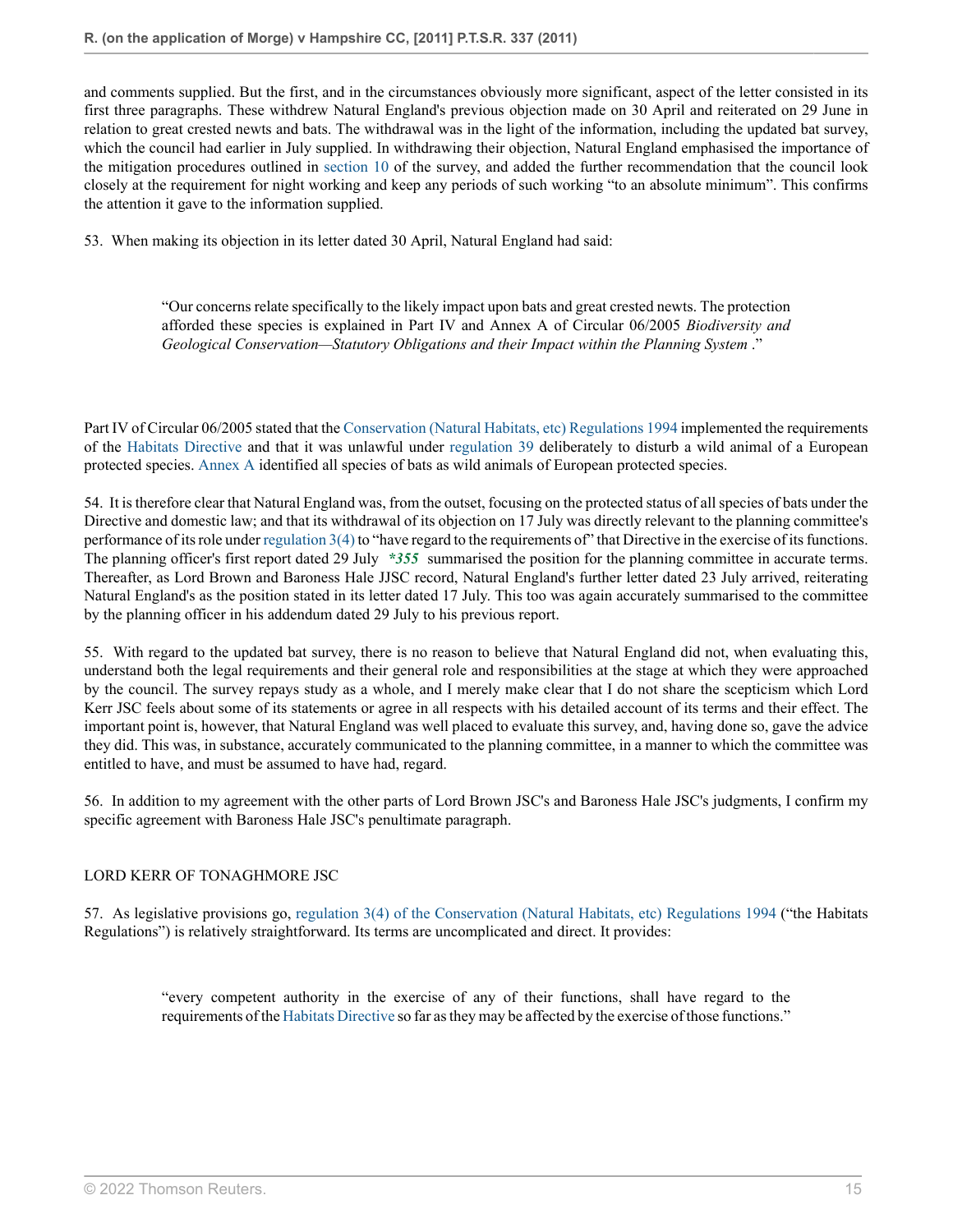58. In plain language this means that if you are an authority contemplating a decision that might have an impact on what the Directive requires, you must take its requirements into account before you reach that decision. Of course, if you know that another agency has examined the question and has concluded that none of those requirements will be affected, and if you are confident that such agency is qualified to make that judgment, this may be sufficient to meet your obligation under the regulation. What lies at the heart of this appeal is whether the regulatory committee of Hampshire County Council, when it came to make the decision whether to grant the planning permission involved in this case, either had regard itself to the requirements of the [Habitats Directive](http://uk.westlaw.com/Document/I2E7B1B84B63844289D4DF2BB1F56AEE0/View/FullText.html?originationContext=document&transitionType=DocumentItem&vr=3.0&rs=PLUK1.0&contextData=(sc.Search)) or had sufficient information to allow it to conclude that some other agency, in whose judgment it could repose trust, had done so and had concluded that no violation arose.

59. An old and currently disused railway line runs between Gosport and Fareham in South Hampshire. A section of this, between Redlands Lane, Fareham and Military Road, Gosport is some 4.7km in length. On 31 March 2009 Hampshire County Council, acting on behalf of Transport for South Hampshire, applied for planning permission to develop this section in order to create what is described as a "busway". Transport for South Hampshire is a name used to describe three local authorities, *\*356* Hampshire County Council, Gosport Borough Council and Fareham Borough Council. Planning permission was granted on 29 July 2009.

60. At present there is serious congestion on the main road between Gosport and Fareham. It is planned that the busway should operate by allowing buses to join existing roads at various points along the route and that a fast, efficient and reliable public transport service will ensue. It will also be possible to cycle on the route. Local residents will be encouraged to use buses and bicycles in preference to their private vehicles and it is hoped that the congestion will thereby be relieved. The busway is to be constructed in two phases, 1A and 1B. Clearance work for the first of these is already underway and funding is available to complete this phase. The second phase does not yet have funding. Its future development is not assured.

61. The railway line along which the busway is to be developed was closed as a result of recommendations made in the Beeching report of 1963. It appears that closure did not finally take effect until June 1991, however. In that month the last train ran along the line. Since then the area has become overgrown. It is now regarded as "an ecological corridor for various flora and fauna". Several species of bats fly through and forage in the area but no bat roosts have been found on the planning application site itself. There are two bat roosts in proximity to the route: one in Savernake Close, near the southern section of phase 1A, the other at Orange Grove which is close to the northern section of phase 1B.

62. All bats are European protected species, falling within [Annex IV\(a\) of Council Directive 92/43/EEC](http://uk.westlaw.com/Document/I2E7B1B84B63844289D4DF2BB1F56AEE0/View/FullText.html?originationContext=document&transitionType=DocumentItem&vr=3.0&rs=PLUK1.0&contextData=(sc.Search)) ("the Habitats Directive"). [Article 12](http://uk.westlaw.com/Document/I2E7B1B84B63844289D4DF2BB1F56AEE0/View/FullText.html?originationContext=document&transitionType=DocumentItem&vr=3.0&rs=PLUK1.0&contextData=(sc.Search)) of this Directive requires member states to "take the requisite measures to establish a system of strict protection for the animal species" listed in the annex. The [Conservation \(Natural Habitats, etc\) Regulations 1994](http://uk.westlaw.com/Document/I7787AEA0E42311DAA7CF8F68F6EE57AB/View/FullText.html?originationContext=document&transitionType=DocumentItem&vr=3.0&rs=PLUK1.0&contextData=(sc.Search)) were made for the purpose of implementing the [Habitats Directive](http://uk.westlaw.com/Document/I2E7B1B84B63844289D4DF2BB1F56AEE0/View/FullText.html?originationContext=document&transitionType=DocumentItem&vr=3.0&rs=PLUK1.0&contextData=(sc.Search)) . The Regulations prescribe a number of measures (most notably in relation to this case, [regulation 39](http://uk.westlaw.com/Document/I12D82941E44A11DA8D70A0E70A78ED65/View/FullText.html?originationContext=document&transitionType=DocumentItem&vr=3.0&rs=PLUK1.0&contextData=(sc.Search)) ) which seek to achieve this level of protection. Derogation from these measures is permitted to those who obtain a licence from the appropriate authority. Natural England is the nature conservation body specified in the Regulations as the licensing authority in relation to European protected species.

63. Although the issue of a licence is quite separate from the grant of planning permission, Natural England is regularly consulted on applications for development where the [Habitats Directive](http://uk.westlaw.com/Document/I2E7B1B84B63844289D4DF2BB1F56AEE0/View/FullText.html?originationContext=document&transitionType=DocumentItem&vr=3.0&rs=PLUK1.0&contextData=(sc.Search)) and the Regulations are likely to be in play and so it was that in April 2009 a letter was sent by the Environment department of the council seeking Natural England's views about the proposal. On 30 April 2009, Natural England replied, objecting to the scheme and recommending that planning permission be refused.

64. Bat surveys had been undertaken in 2008. These considered the suitability of the habitat for bats; they also examined how bats used the site and which species of bats were present. Clearly, however, the detail of the information yielded by these surveys was insufficient to satisfy Natural England's requirements for it stated that the application contained "insufficient survey information to demonstrate whether or not the development would have an adverse effect on legally protected species". The letter also recommended that the local planning authority should consider all the points made in an annex that was attached to the letter. *\*357* This provided guidance on survey requirements and on how the authority should fulfil its duties on

> "biodiversity issues under [among others] … [regulation 3 \(4\) of the Conservation \(Natural Habitats,](http://uk.westlaw.com/Document/I0E537660E44811DA8D70A0E70A78ED65/View/FullText.html?originationContext=document&transitionType=DocumentItem&vr=3.0&rs=PLUK1.0&contextData=(sc.Search)) [etc\) Regulations 1994](http://uk.westlaw.com/Document/I0E537660E44811DA8D70A0E70A78ED65/View/FullText.html?originationContext=document&transitionType=DocumentItem&vr=3.0&rs=PLUK1.0&contextData=(sc.Search)) … to ensure that the potential impact of the development on species and habitats of principal importance is addressed."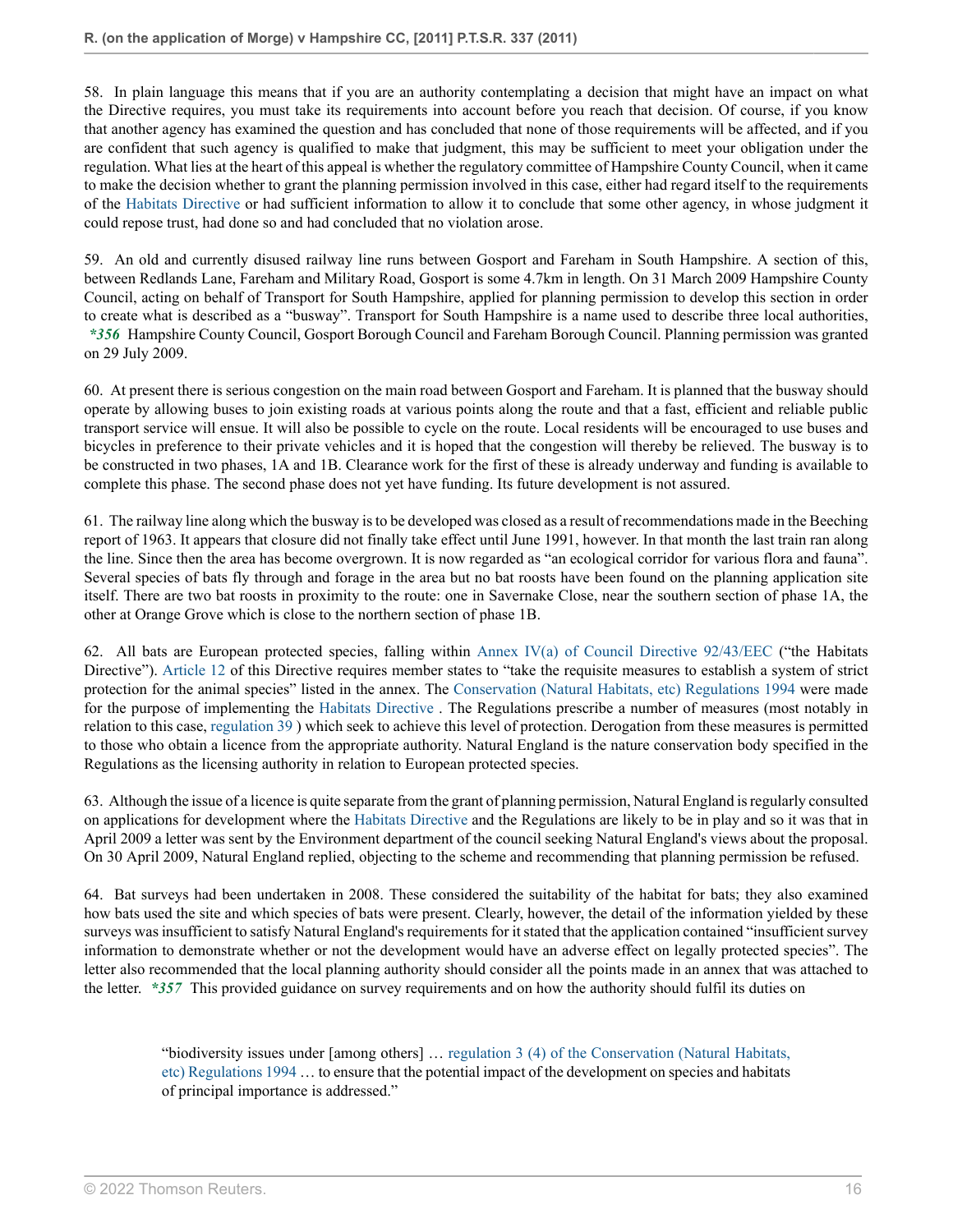65. Amendments to the scheme were undertaken but these did not allay Natural England's concerns and their objection to the planning application was repeated in a letter of 29 June 2009.

66. An updated bat survey (leading to the publication of a report entitled "Survey Method Statement and Mitigation Strategy") was carried out on behalf of the council. The survey identified two species of bat which had not been detected in the 2008 survey. Greater levels of foraging and commuting were also recorded along the disused railway. No roost sites were found but the presence of a common pipistrelle roost was confirmed approximately 40 metres from planned works. The report concluded that the works would result in the loss of a number of trees with low to moderate "roost potential" and approximately seven trees with moderate to high roost potential. Although no known roosts would be lost, because of the difficulty in identifying tree roosts, the Bat Conservation Trust recommends that it should be assumed that trees with high potential as roosts are *in fact* used as roosts. On this basis a number of roosts will be lost as a result of the works. Impact on commuting of bats between foraging habitats was also anticipated. It was felt that this could be restored in the longer term but, until restoration was complete, at least four species of bats that had been detected in the area would be affected. It was concluded that the removal of trees and vegetation would result in the loss of good quality habitats for foraging. Loss of foraging habitats would have an inevitable adverse impact on three species of local bats with one of these (Myotis sp) being more severely affected. This was characterised as a moderate impact at local level during the time that the vegetation was being re-established, a period estimated in the survey to be at least seven years. On the issue of the long term impact of the loss of foraging habitats the report was somewhat ambivalent. At one point it suggested that there would be a long term "slight adverse to neutral" impact. Later, it suggested that it was "probable" that the re-creation of good foraging habitats would result in an eventual neutral impact. The introduction of artificial lighting would affect the quality of foraging habitat by attracting insects from unlit areas. Although this would favour some species, it would adversely affect others. Moreover, increased lighting can delay the emergence of bats from roosts and so reduce foraging opportunities. Lighting also constitutes a barrier to bats gaining access to foraging areas. Although the report is silent on the duration of these effects, it must be presumed that they will be permanent. In a somewhat bland claim, however, the authors assert that "with mitigation to reduce light spill and the selection of lights with a low UV output, the impact of lighting on bats is not anticipated to be significant". Increased noise levels would also have an adverse impact on some species of bats, the brown long-eared in particular. The report concludes at this point that it is probable that there would be a slight adverse impact on foraging habitats from operational noise. Again, the report does not expressly state how long this would last *\*358* but, since the noise source is the operation of the busway, it must be presumed to be permanent.

67. The overall conclusion of the report was that it was probable that there would be a short term moderate adverse impact on bats. (As Lord Brown of Eaton-under Heywood JSC has pointed out, this "short term" impact is likely to continue for some nine years.) If planned mitigation measures are successful, the long-term impact of the works was anticipated to be "slight adverse". On this basis the authors of the report concluded that no "significant impacts" to bats were anticipated. This general conclusion requires to be treated with some caution, in my opinion. There can be no doubt that effects which could not be described as insignificant *will* occur for some seven to nine years at least. Thereafter, while the long term impact may not be quantitatively substantial, it will be permanent.

68. The bat survey, together with further information, was sent to Natural England in July 2009. In consequence, the objection to the application was withdrawn. Natural England considered that planning permission could now be granted, albeit subject to certain conditions. The letter relaying the withdrawal of the objection contained the following:

> "Natural England has reviewed the further information submitted (Great Crested Newt Survey Method Statement and Mitigation Strategy, June 2009 and Updated Bat Survey Method Statement and Mitigation Strategy, July 2009) and can now confirm that we are able to withdraw our objection of 30 April 2009, subject to the following comments: We recommend that should the council be minded to grant permission for this scheme, conditions be attached requiring implementation of all the mitigation/ compensation detailed within these reports. Particularly at section 10 of the Bat Report and section 6 of the Great Crested Newt Report. We would also recommend that the council look closely at the requirement for night time working and associated flood lighting. Natural England would not advocate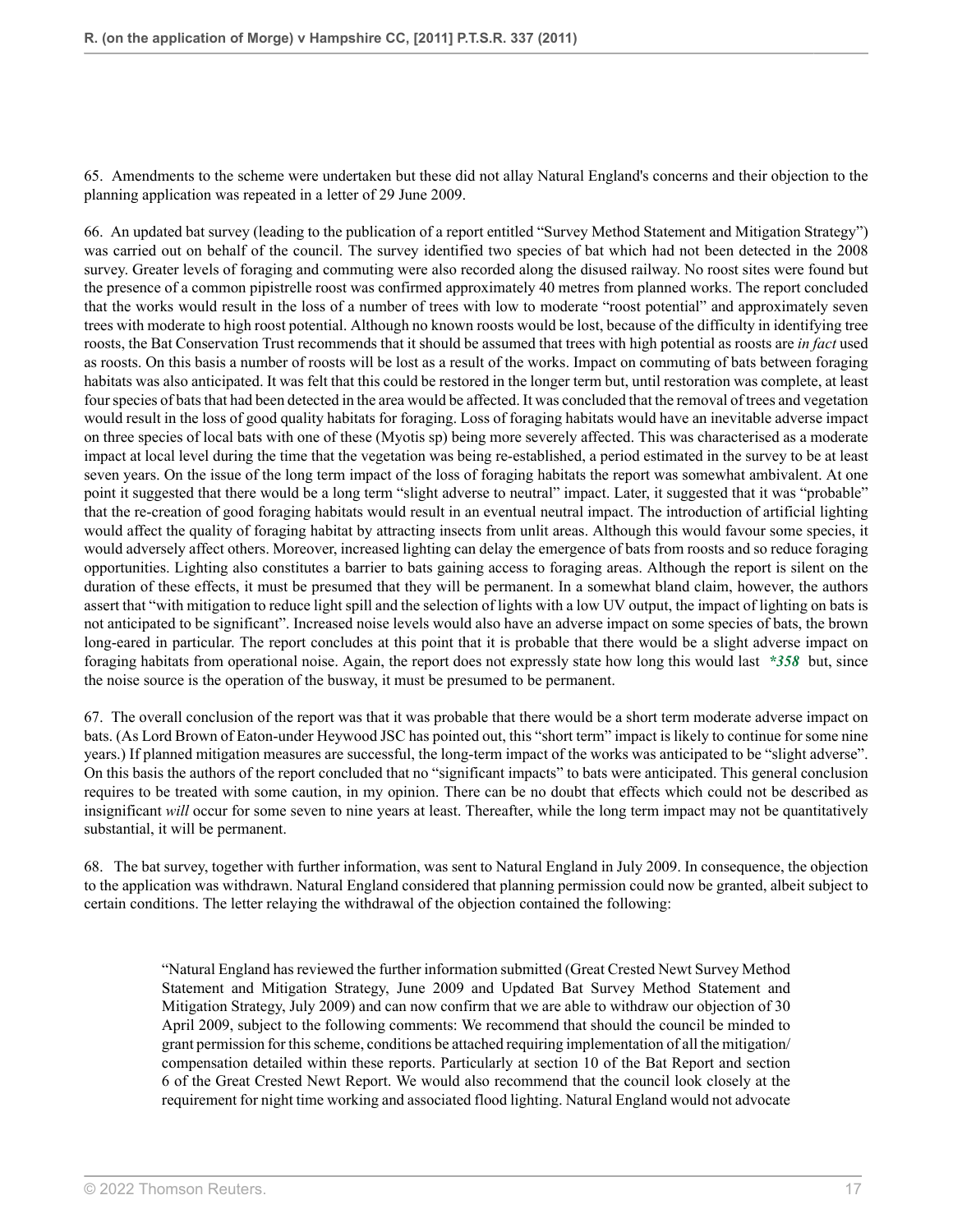night time working for reasons of disturbance/disruption to the lifecycle of nocturnal wildlife and the council should ensure these periods are kept to an absolute minimum."

69. The head of planning and development made a report (referred to as "the officer's decision report") to the regulatory committee of the council which was to take the planning decision on 29 July 2009. The impact on nature conservation was one of the issues of concern identified in the report. Lord Brown JSC has quoted in para 8 of his judgment many of the material parts of the report that touch on this issue and I will not repeat all of those here. It is important, however, I believe, to understand the context of the statement in para 8.17 (quoted in part by Lord Brown JSC) that the [Habitats Regulations](http://uk.westlaw.com/Document/I7787AEA0E42311DAA7CF8F68F6EE57AB/View/FullText.html?originationContext=document&transitionType=DocumentItem&vr=3.0&rs=PLUK1.0&contextData=(sc.Search)) needed to be considered. The full paragraph reads as follows:

> "The site is not within any designated sites of importance for nature conservation. However the site is within 30 metres, at its closest, to the Portsmouth Harbour Special Protection Area (SPA) and Portsmouth Harbour RAMSAR site. *Therefore* the requirements of the [Habitats Regulations](http://uk.westlaw.com/Document/I7787AEA0E42311DAA7CF8F68F6EE57AB/View/FullText.html?originationContext=document&transitionType=DocumentItem&vr=3.0&rs=PLUK1.0&contextData=(sc.Search)) need to be considered." (My emphasis.)

70. As Lord Brown JSC has pointed out, the report in para 8.19 stated that the updated bat survey report contained "measures *to ensure* [emphasis added] there is no significant adverse impact" to bats from the proposals. *\*359* This appears to me to be a gloss on what had in fact been said in the report. The actual claim made (itself, in my opinion, not free from controversy) was that it was *anticipated* that there would be no significant impacts on bats *if* the mitigation measures succeeded.

71. Two points about the decision officer's report should be noted, therefore. Firstly, the enjoinder to consider the [Habitats](http://uk.westlaw.com/Document/I7787AEA0E42311DAA7CF8F68F6EE57AB/View/FullText.html?originationContext=document&transitionType=DocumentItem&vr=3.0&rs=PLUK1.0&contextData=(sc.Search)) [Regulations](http://uk.westlaw.com/Document/I7787AEA0E42311DAA7CF8F68F6EE57AB/View/FullText.html?originationContext=document&transitionType=DocumentItem&vr=3.0&rs=PLUK1.0&contextData=(sc.Search)) was made because of the proximity of the works to sites requiring special protection rather than in relation to the need to avoid disturbance of bats in the ecological corridor itself. Secondly, it conveyed to the members of the regulatory committee the clear message that the updated bat survey report provided assurance that there would be no significant impact on bats. No reference was made to the moderate adverse impact that would occur over the seven to nine year period that regeneration of the forage areas would take nor to the permanent, albeit slight, impact that those measures could not eliminate.

72. Lord Brown JSC has said that the addendum to the officer's report dealt specifically with the [Habitats Regulations](http://uk.westlaw.com/Document/I7787AEA0E42311DAA7CF8F68F6EE57AB/View/FullText.html?originationContext=document&transitionType=DocumentItem&vr=3.0&rs=PLUK1.0&contextData=(sc.Search)) . It did, but the context again requires to be carefully noted. In order to do this, I believe that the entire section dealing with the Regulations must be set out. It is in these terms:

# **"Habitats Regulations**

"As stated in the report Natural England initially raised a holding objection to the application, requiring additional survey information concerning potential for the presence of great crested newts and bats, which are protected species. This survey work was undertaken and sent to Natural England, who are now satisfied and subsequently withdrew their objection. As also stated in the report the application site lies close to habitats which form part of the Portsmouth Harbour Site of Special Scientific Interest (SSSI). This SSSI is part of the Portsmouth Harbour Special Protection Area (SPA) and Ramsar Site. Under the Conservation (Natural Habitats, etc) Regulations 1994, as amended ('the Habitats Regulations') the county council is the competent authority and has to make an assessment of the impacts of the proposal on this European site, therefore the second recommendation for the committee is to agree that the proposal is unlikely to have a significant impact on the European site. It was implied that by withdrawing their objection Natural England did not consider there would be any significant impact, but they did not specifically give their advice. Since the report was finalised Natural England have now given specific advice on the requirements of [regulation 48\(1\)\(a\)](http://uk.westlaw.com/Document/IAA83AB512D9F11DFA748AC566F7AB34B/View/FullText.html?originationContext=document&transitionType=DocumentItem&vr=3.0&rs=PLUK1.0&contextData=(sc.Search)) of the ' [Habitats Regulations](http://uk.westlaw.com/Document/I7787AEA0E42311DAA7CF8F68F6EE57AB/View/FullText.html?originationContext=document&transitionType=DocumentItem&vr=3.0&rs=PLUK1.0&contextData=(sc.Search))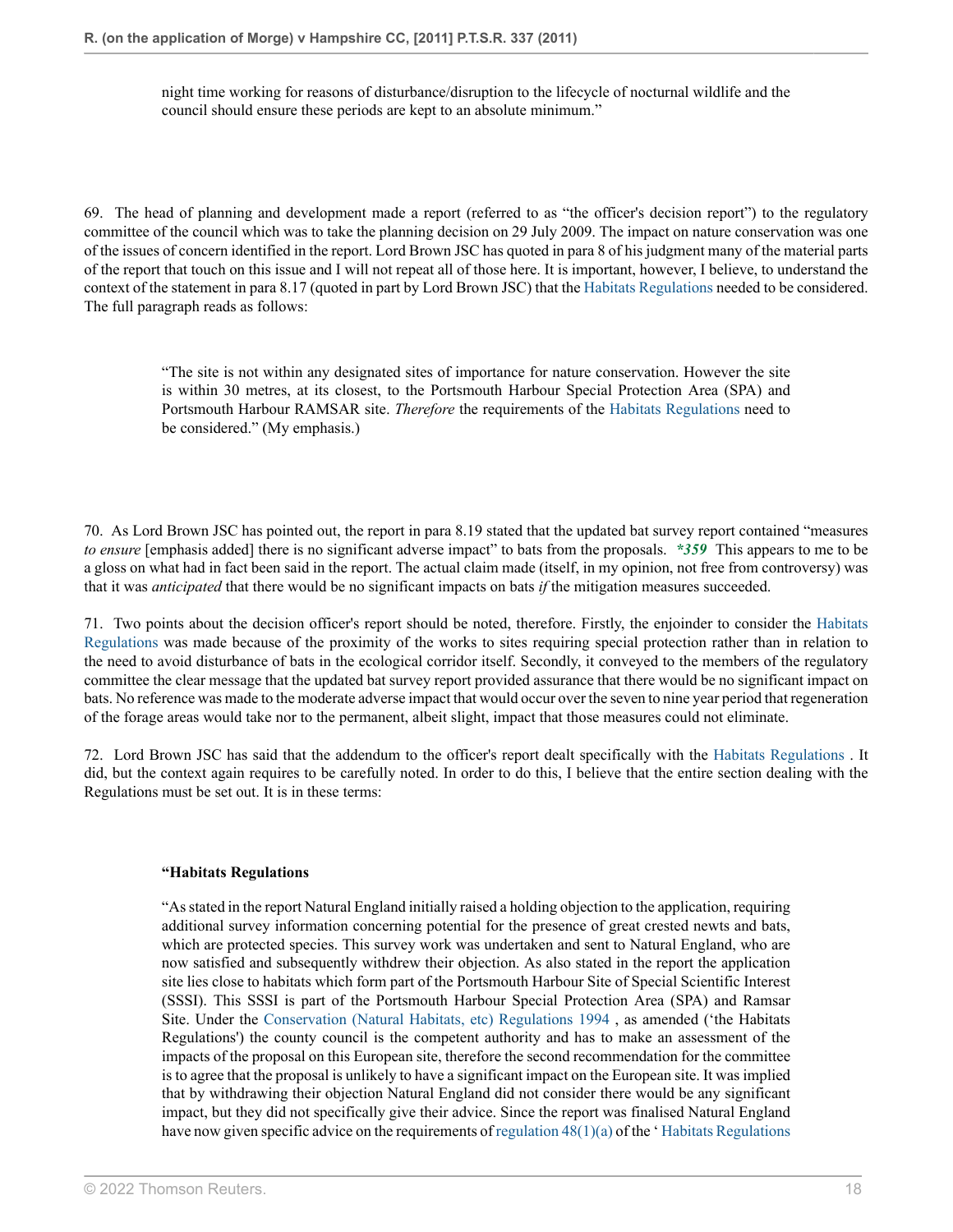'. They raise no objection subject to the avoidance measures included in the application being fully implemented and advise that their view is that either alone or in combination with other plans or projects, this proposal would not be likely to have a significant effect on the European site and the permission may be granted under the terms of the [Habitats Regulations](http://uk.westlaw.com/Document/IAA7294502D9F11DFA748AC566F7AB34B/View/FullText.html?originationContext=document&transitionType=DocumentItem&vr=3.0&rs=PLUK1.0&contextData=(sc.Search)) ."

73. [Regulation 48\(1\)\(a\)](http://uk.westlaw.com/Document/IAA83AB512D9F11DFA748AC566F7AB34B/View/FullText.html?originationContext=document&transitionType=DocumentItem&vr=3.0&rs=PLUK1.0&contextData=(sc.Search)) requires a competent authority, before deciding to undertake, or give any consent, permission or other authorisation for, a plan or project which is likely to have a significant effect on a European site in Great Britain to make an appropriate assessment of the implications for the site in view of that site's conservation objectives. It has nothing to do with the need to ensure that there is no disturbance of species of bats. *\*360* The addendum to the decision officer's report, therefore, offered no information whatever to the regulatory committee on the vital question whether the proposal would comply with [article 12 of the Habitats Directive](http://uk.westlaw.com/Document/I2E7B1B84B63844289D4DF2BB1F56AEE0/View/FullText.html?originationContext=document&transitionType=DocumentItem&vr=3.0&rs=PLUK1.0&contextData=(sc.Search)) . Indeed, it is clear from an examination of the letter from Natural England of 17 July 2009 that it was preoccupied with matters that were quite separate from the question whether there would be disturbance to bats such as would be in breach of [article 12](http://uk.westlaw.com/Document/I2E7B1B84B63844289D4DF2BB1F56AEE0/View/FullText.html?originationContext=document&transitionType=DocumentItem&vr=3.0&rs=PLUK1.0&contextData=(sc.Search)) of the Directive. The letter was principally taken up with the question of possible impact on common widespread reptiles. In so far as the letter dealt with the question of the impact on bats, its tone certainly did not convey a view that the planning committee need not consider that matter further. On the contrary, on a fair reading of the letter, Natural England was making it clear that this issue required to be addressed by the committee, not only in terms of the conditions to be applied but also as to whether night time working would be unacceptable because of disturbance to wildlife.

74. The committee considered the report of the decision officer and the addendum to it and received an oral presentation from officers of the council. The minutes of their meeting record the following in relation to the oral presentation:

> "In introducing the report, officers informed members that the proposal formed part of the strategy to improve the reliability and quality of public transport in South Hampshire and the access to Gosport and Fareham. A Traffic Regulation Order would be imposed on the bus way to allow only cycles, buses and emergency vehicles to use it. Members were advised that an environmental impact assessment (EIA) was not required as the proposal was a freestanding project that did not give rise to 'significant environmental effects'. Notwithstanding that, the county council considered that important nature conservation, amenity and traffic issues had to be properly addressed and reports on these matters had been taken into account. The addendum to the report provided reassurance that Natural England had no objection to the proposals and confirmed their view that an appropriate assessment under the [Habitat](http://uk.westlaw.com/Document/I7787AEA0E42311DAA7CF8F68F6EE57AB/View/FullText.html?originationContext=document&transitionType=DocumentItem&vr=3.0&rs=PLUK1.0&contextData=(sc.Search)) [Regulations](http://uk.westlaw.com/Document/I7787AEA0E42311DAA7CF8F68F6EE57AB/View/FullText.html?originationContext=document&transitionType=DocumentItem&vr=3.0&rs=PLUK1.0&contextData=(sc.Search)) was not required and provided further clarification about the application and the issue of 'screening' under the EIA Regulations."

75. At best, this had the potential to mislead. A committee member might well think that Natural England had concluded that there would be no violation of [article 39\(1\)\(b\)](http://uk.westlaw.com/Document/I7787AEA0E42311DAA7CF8F68F6EE57AB/View/FullText.html?originationContext=document&transitionType=DocumentItem&vr=3.0&rs=PLUK1.0&contextData=(sc.Search)) of the 1994 Regulations (which forbids the deliberate disturbance of wild animals of a European protected species) or, more particularly, [article 12 of the Habitats Directive](http://uk.westlaw.com/Document/I2E7B1B84B63844289D4DF2BB1F56AEE0/View/FullText.html?originationContext=document&transitionType=DocumentItem&vr=3.0&rs=PLUK1.0&contextData=(sc.Search)) . Of course the true position was that Natural England had expressed no explicit opinion whatever on that question. At most, it might be presumed that this was its view. Even if that presumption could be made, however, it does not affect the clear indication in the letter of 17 July 2009 that this matter was still one which required the committee's attention. I can find nothing in the letter which suggests that Natural England regarded this matter as closed. Nor do I believe that the letter could have been properly interpreted by the committee as relieving it of the need to consider the issue.

76. The critical issue on this appeal, therefore, is whether there is any evidence that the regulatory committee considered at all the duty that it was required to fulfil under [regulation 3\(4\)](http://uk.westlaw.com/Document/I0E537660E44811DA8D70A0E70A78ED65/View/FullText.html?originationContext=document&transitionType=DocumentItem&vr=3.0&rs=PLUK1.0&contextData=(sc.Search)) of the 1994 Regulations. *\*361*

77. In addressing this question I should immediately say that I agree with Lord Brown JSC on his analysis of the nature of the requirement in [article 12\(1\)\(b\) of the Habitats Directive](http://uk.westlaw.com/Document/I2E7B1B84B63844289D4DF2BB1F56AEE0/View/FullText.html?originationContext=document&transitionType=DocumentItem&vr=3.0&rs=PLUK1.0&contextData=(sc.Search)) . As he has observed, a number of broad considerations underlie the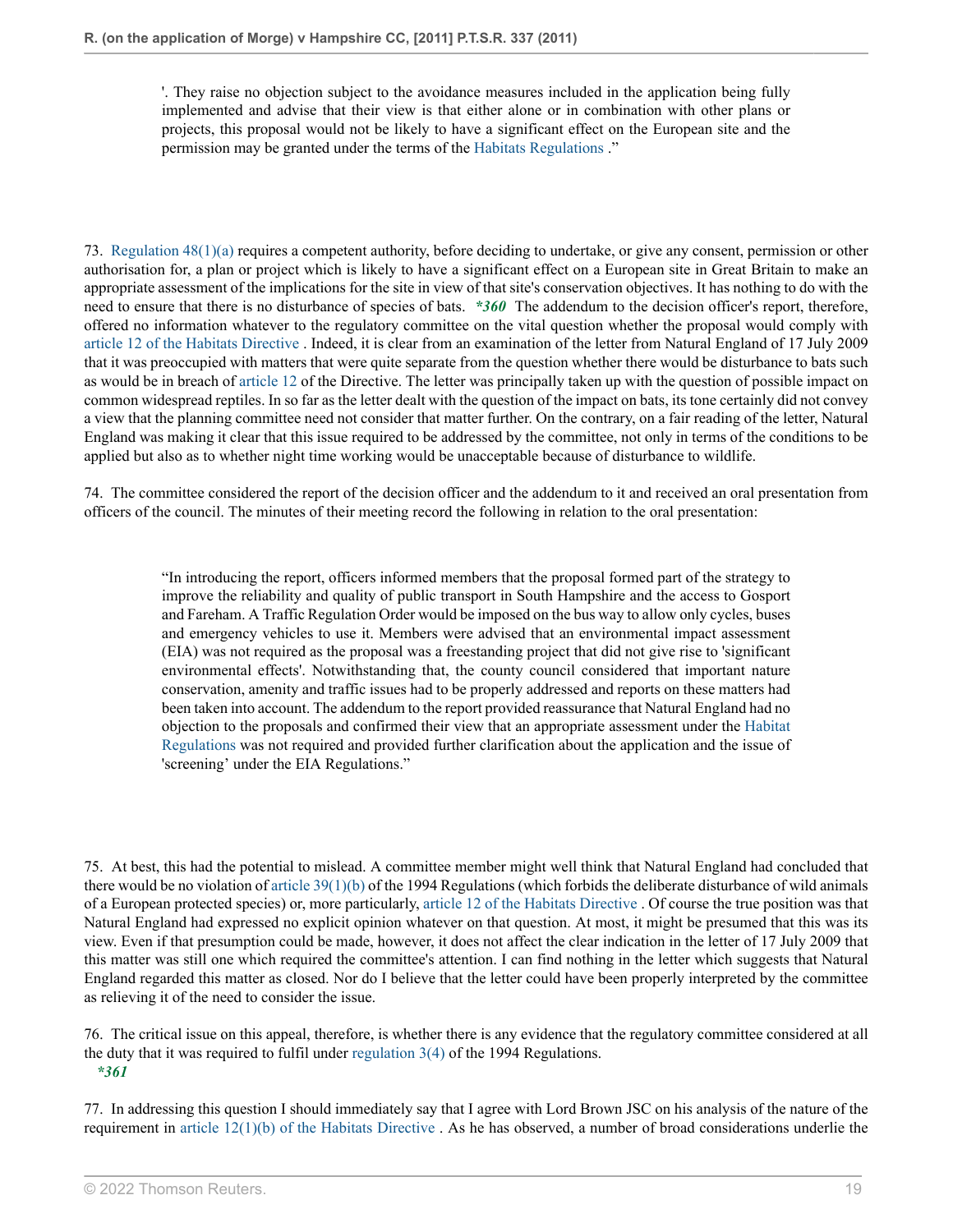application of the article. It is designed to protect species (not specimens of species) and its focus is on the protection of species rather than habitats, although, naturally, if major intrusion on habitats is involved, that may have an impact on the protection of the species. Not every disturbance will constitute a breach of the article. The nature and extent of the disturbance must be assessed on a case by case basis.

78. The European Commission's guidance document of February 2007 contains a number of wise observations as to how the application of the article should be approached. While the word "significant" has not been employed in article  $12(1)(b)$ , a "certain negative impact likely to be detrimental must be involved". In making any evaluation of the level of disturbance, the impact on survival chances, breeding success or reproductive ability of the affected species are all obviously relevant factors. Like Lord Brown JSC, I am sanguine about Mr Cameron's formulation of the test as one involving the question whether there has been "a certain negative impact likely to have been detrimental to the species, having regard to its effect on the conservation status of the species". And also like Lord Brown JSC, I consider that the Court of Appeal pitched the test too high in saying that disturbance must have "a detrimental impact on the conservation status of the species at population level" or constitute a threat to the survival of the protected species.

79. Trying to refine the test beyond the broad considerations identified by Lord Brown JSC and those contained in the commission's guidance document is not only difficult, it is, in my view, pointless. In particular, I do not believe that the necessary examination is assisted by recourse to such expressions as de minimis. A careful investigation of the factors outlined in Lord Brown JSC's judgment (as well as others that might bear on the question in a particular case) is required. The answer is not supplied by a pat conclusion as to whether the disturbance is more than trifling.

80. Ultimately, however, and with regret, where I must depart from Lord Brown JSC is on his conclusion that the regulatory committee had regard to the requirements of the [Habitats Directive](http://uk.westlaw.com/Document/I2E7B1B84B63844289D4DF2BB1F56AEE0/View/FullText.html?originationContext=document&transitionType=DocumentItem&vr=3.0&rs=PLUK1.0&contextData=(sc.Search)) . True it is, as Lord Brown JSC says, that they knew that Natural England had withdrawn its objection. But that cannot substitute, in my opinion, for a consideration of the requirements of the [Habitats Directive](http://uk.westlaw.com/Document/I2E7B1B84B63844289D4DF2BB1F56AEE0/View/FullText.html?originationContext=document&transitionType=DocumentItem&vr=3.0&rs=PLUK1.0&contextData=(sc.Search)) . [Regulation 3\(4\)](http://uk.westlaw.com/Document/I0E537660E44811DA8D70A0E70A78ED65/View/FullText.html?originationContext=document&transitionType=DocumentItem&vr=3.0&rs=PLUK1.0&contextData=(sc.Search)) requires every competent authority to have regard to the [Habitats Directive](http://uk.westlaw.com/Document/I2E7B1B84B63844289D4DF2BB1F56AEE0/View/FullText.html?originationContext=document&transitionType=DocumentItem&vr=3.0&rs=PLUK1.0&contextData=(sc.Search)) in the exercise of its functions. The regulatory committee was unquestionably a competent authority. It need scarcely be said that, in deciding whether to grant planning permission, it was performing a function. Moreover the discharge of that function clearly carried potential implications for an animal species for which the [Habitats Directive](http://uk.westlaw.com/Document/I2E7B1B84B63844289D4DF2BB1F56AEE0/View/FullText.html?originationContext=document&transitionType=DocumentItem&vr=3.0&rs=PLUK1.0&contextData=(sc.Search)) requires strict protection.

81. Neither the written material submitted to the committee nor the oral presentation made by officers of the council referred to the [Habitats Directive](http://uk.westlaw.com/Document/I2E7B1B84B63844289D4DF2BB1F56AEE0/View/FullText.html?originationContext=document&transitionType=DocumentItem&vr=3.0&rs=PLUK1.0&contextData=(sc.Search)) . The reference to Natural England's consideration of the [Habitats Regulations](http://uk.westlaw.com/Document/I7787AEA0E42311DAA7CF8F68F6EE57AB/View/FullText.html?originationContext=document&transitionType=DocumentItem&vr=3.0&rs=PLUK1.0&contextData=(sc.Search)) , if it was properly understood, could only have conveyed to the committee that that consideration had been for a purpose wholly different from the need to protect bats. It could in no sense, therefore, substitute for a consideration of the [Habitats Directive](http://uk.westlaw.com/Document/I2E7B1B84B63844289D4DF2BB1F56AEE0/View/FullText.html?originationContext=document&transitionType=DocumentItem&vr=3.0&rs=PLUK1.0&contextData=(sc.Search)) by the committee *\*362* members whose decision might well directly contravene one of the Directive's central requirements. It is for that reason that I have concluded that those requirements had to be considered by the committee members themselves.

82. It may well be that, if Natural England had unambiguously expressed the view that the proposal would not involve any breach of the [Habitats Directive](http://uk.westlaw.com/Document/I2E7B1B84B63844289D4DF2BB1F56AEE0/View/FullText.html?originationContext=document&transitionType=DocumentItem&vr=3.0&rs=PLUK1.0&contextData=(sc.Search)) and the committee had been informed of that, it would not have been necessary for the committee members to go behind that view. But that had not happened. It was simply not possible for the committee to properly conclude that Natural England had said that the proposal would not be in breach of the [Habitats Directive](http://uk.westlaw.com/Document/I2E7B1B84B63844289D4DF2BB1F56AEE0/View/FullText.html?originationContext=document&transitionType=DocumentItem&vr=3.0&rs=PLUK1.0&contextData=(sc.Search)) in relation to bats. Absent such a statement, they were bound to make that judgment for themselves and to consider whether, on the available evidence the exercise of their functions would have an effect on the requirements of the Directive. I am afraid that I am driven to the conclusion that they plainly did not do so.

83. As I have said, Natural England (at the time that it was considering the [Habitats Regulations](http://uk.westlaw.com/Document/I7787AEA0E42311DAA7CF8F68F6EE57AB/View/FullText.html?originationContext=document&transitionType=DocumentItem&vr=3.0&rs=PLUK1.0&contextData=(sc.Search)) in July 2009) had not explicitly addressed the question whether the disturbance of bats that the proposal would unquestionably entail would give rise to a violation of the Directive. The main focus of the letter of 19 July was on an entirely different question. Lord Brown JSC may well be correct when he says that it is not to be supposed that Natural England misunderstood the proper ambit of [article 12\(1\)](http://uk.westlaw.com/Document/I2E7B1B84B63844289D4DF2BB1F56AEE0/View/FullText.html?originationContext=document&transitionType=DocumentItem&vr=3.0&rs=PLUK1.0&contextData=(sc.Search)) [\(b\)](http://uk.westlaw.com/Document/I2E7B1B84B63844289D4DF2BB1F56AEE0/View/FullText.html?originationContext=document&transitionType=DocumentItem&vr=3.0&rs=PLUK1.0&contextData=(sc.Search)) , but the unalterable fact is that it did not say that it had concluded that no violation would be involved, much less that the planning committee did not need to consider the question.

84. It is, of course, tempting to reach one's own conclusion as to whether the undoubted impact on the various species of bats that will be occasioned by this development is sufficient—or not—to meet the requirement of disturbance within the meaning of [article 12](http://uk.westlaw.com/Document/I2E7B1B84B63844289D4DF2BB1F56AEE0/View/FullText.html?originationContext=document&transitionType=DocumentItem&vr=3.0&rs=PLUK1.0&contextData=(sc.Search)) . But this is not the function of a reviewing court. Unless satisfied that, on the material evidence, the deciding authority could have reached no conclusion other than that there would not be such a disturbance, it is no part of a court's duty to speculate on what the regulatory committee would have decided if it had received the necessary information about the requirements of the [Habitats Directive](http://uk.westlaw.com/Document/I2E7B1B84B63844289D4DF2BB1F56AEE0/View/FullText.html?originationContext=document&transitionType=DocumentItem&vr=3.0&rs=PLUK1.0&contextData=(sc.Search)) , much less to reach its own view as to whether those requirements had been met. Since the planning